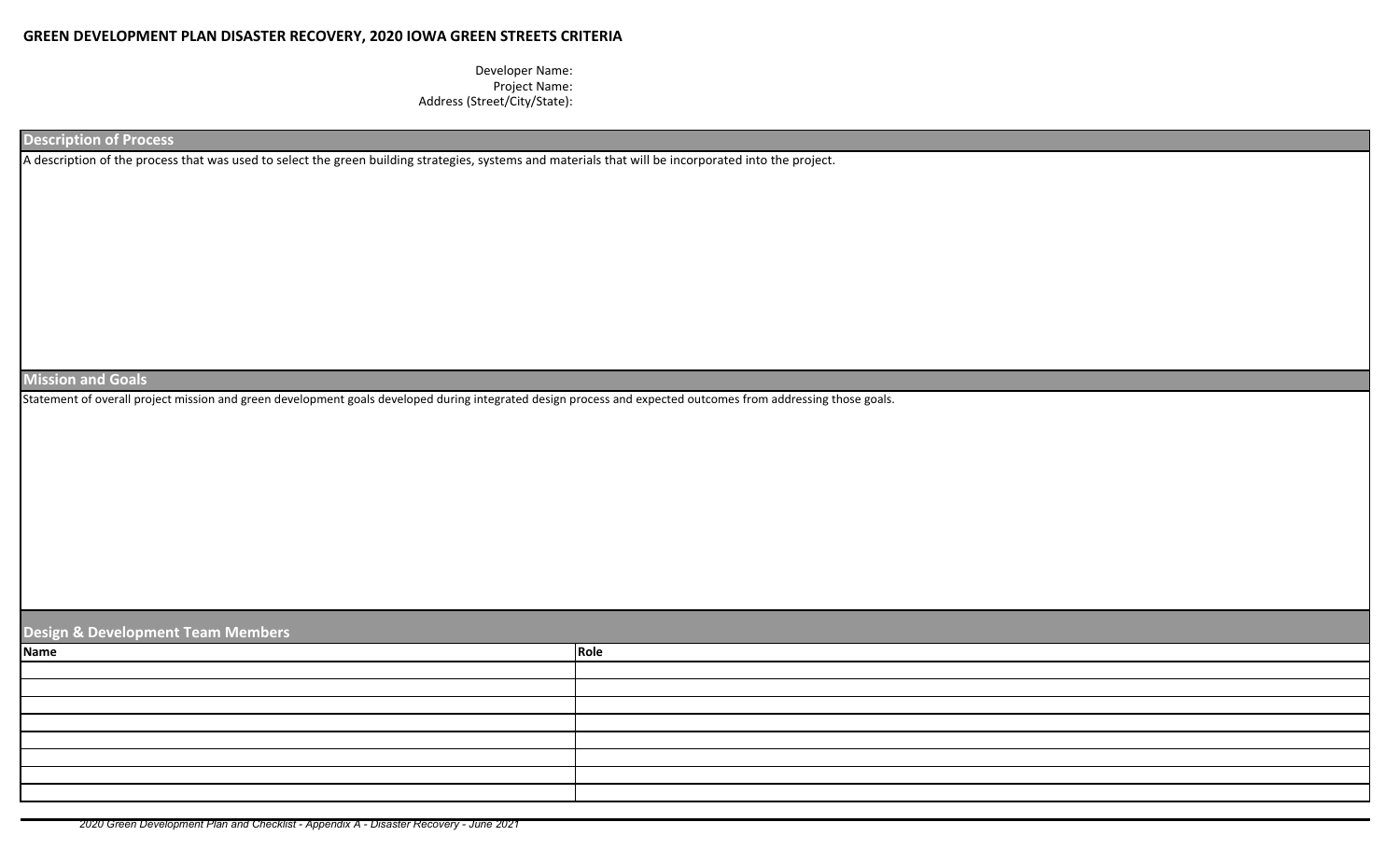**Instructions: Disaster recovery projects may request additional funding for select Green Streets Plus criteria 3.5, 4.2, 5.2b, 5.4, 5.5b, 5.11, and/or 6.7. If requesting additional funding, please indicate amount requested and provide a description of how the additional amount was determined.**

|                          |    |                                                                                                                                                                                                                                                                                                                                                                                                                                                                                                                                                                                                                                                                              |                                                                     | <b>Areas of Consideration</b>                                            |                                                                                                                                                                                 | <b>Addiitonal Funding Request</b>                            |                                                                                                                                |  |
|--------------------------|----|------------------------------------------------------------------------------------------------------------------------------------------------------------------------------------------------------------------------------------------------------------------------------------------------------------------------------------------------------------------------------------------------------------------------------------------------------------------------------------------------------------------------------------------------------------------------------------------------------------------------------------------------------------------------------|---------------------------------------------------------------------|--------------------------------------------------------------------------|---------------------------------------------------------------------------------------------------------------------------------------------------------------------------------|--------------------------------------------------------------|--------------------------------------------------------------------------------------------------------------------------------|--|
|                          |    | <b>Green Communities Criteria</b>                                                                                                                                                                                                                                                                                                                                                                                                                                                                                                                                                                                                                                            | Champion<br>name                                                    | role                                                                     | <b>Strategies</b><br>how intend to meet                                                                                                                                         | <b>Additional</b><br><b>Funding</b><br>Requested<br>\$\$\$\$ | <b>Additional Cost Description</b><br>(show the math)<br>(show line item costs)                                                |  |
| <b>EXAMPLES</b>          |    |                                                                                                                                                                                                                                                                                                                                                                                                                                                                                                                                                                                                                                                                              |                                                                     |                                                                          |                                                                                                                                                                                 |                                                              |                                                                                                                                |  |
|                          | 24 | 5.4 Achieving Zero Energy                                                                                                                                                                                                                                                                                                                                                                                                                                                                                                                                                                                                                                                    |                                                                     |                                                                          |                                                                                                                                                                                 |                                                              |                                                                                                                                |  |
|                          |    | (If requesting funding here, do not request additional funding for 5.2b)<br>Achieve Zero Energy performance through one of the following. Option 1:<br>Certify each building in the project to DOE Zero Energy Ready Home<br>program or PHI Plus AND Either install renewables and/or procure<br>renewable energy, which in sum will produce as much, or more, energy in<br>a given year than the project is modeled to consume. Option 2: Certify<br>each building in the project in a program that requires zero energy<br>performance such as PHIUS_Source Zero, PHI Plus, PHI Premium, ILFI's<br>Zero Energy Petal, Zero Carbon Petal, or Living Building Certification. | architect, HERS<br>rater, HVAC<br>contractor, DOE<br>ZERH certifier | 120m                                                                     | Follow DOE ZERH requirements;<br>design, installation, air infiltress and insulation install;<br>verification and insulation install;<br>es and lighting; add 4 kW of<br>solar. | \$10,500                                                     | 4 kW solar array including installation = \$8,000,<br>DOE ZERH certification process consulting = \$2,500,<br>TOTAL = \$10,500 |  |
| 5 or 10                  | 10 | <b>5.11 Electric Vehicle Charging</b>                                                                                                                                                                                                                                                                                                                                                                                                                                                                                                                                                                                                                                        |                                                                     |                                                                          |                                                                                                                                                                                 |                                                              |                                                                                                                                |  |
|                          |    | Option 1 [5 points]: Install panel capacity and raceway ( $\ge$ size 1) to support<br>future build-out of EV charging with 208/240 V, 40-amp circuits. Identify<br>the overcurrent protective device space(s) on circuit directory as "EV<br>CAPABLE."<br>Option 2 [10 points]: Residential projects ≥ 2 units install ≥ 1 active electric<br>vehicle charging station. For multifamily and commercial projects install ≥<br>2 active charging stations for first 25 parking spaces and 10% of all parking<br>spaces > 25 (round up).                                                                                                                                        | architect,<br>electrician,<br>developer                             | esign, installation,<br>verification,<br>identify and seek<br>incentives | Install a charging station.                                                                                                                                                     | \$4,500                                                      | 1 charging station = \$3,000, installation of charging<br>station = $$1,500$ , TOTAL = $$4,500$                                |  |
|                          |    |                                                                                                                                                                                                                                                                                                                                                                                                                                                                                                                                                                                                                                                                              |                                                                     |                                                                          |                                                                                                                                                                                 |                                                              |                                                                                                                                |  |
|                          |    |                                                                                                                                                                                                                                                                                                                                                                                                                                                                                                                                                                                                                                                                              |                                                                     |                                                                          |                                                                                                                                                                                 |                                                              |                                                                                                                                |  |
| <b>Baseline Measures</b> |    |                                                                                                                                                                                                                                                                                                                                                                                                                                                                                                                                                                                                                                                                              |                                                                     | <b>Areas of Consideration</b>                                            |                                                                                                                                                                                 |                                                              | <b>Addiitonal Funding Request</b>                                                                                              |  |
|                          |    | <b>Green Communities Criteria</b>                                                                                                                                                                                                                                                                                                                                                                                                                                                                                                                                                                                                                                            | Champion<br>name                                                    | role                                                                     | <b>Strategies</b><br>how intend to meet                                                                                                                                         | <b>Additional</b><br><b>Funding</b><br>Requested             | <b>Additional Cost Description</b><br>(show the math)<br>(show line item costs)                                                |  |
|                          |    | 1. Integrative Design                                                                                                                                                                                                                                                                                                                                                                                                                                                                                                                                                                                                                                                        |                                                                     |                                                                          |                                                                                                                                                                                 |                                                              |                                                                                                                                |  |
| <b>Baseline</b>          |    | 1.1 Project Priorities Survey                                                                                                                                                                                                                                                                                                                                                                                                                                                                                                                                                                                                                                                |                                                                     |                                                                          |                                                                                                                                                                                 |                                                              |                                                                                                                                |  |
|                          |    | Complete the Project Priorities Survey.                                                                                                                                                                                                                                                                                                                                                                                                                                                                                                                                                                                                                                      |                                                                     |                                                                          |                                                                                                                                                                                 | <b>N.A.</b>                                                  |                                                                                                                                |  |
| <b>Baseline</b>          |    | 1.2 Charrettes and Coordination Meetings                                                                                                                                                                                                                                                                                                                                                                                                                                                                                                                                                                                                                                     |                                                                     |                                                                          |                                                                                                                                                                                 |                                                              |                                                                                                                                |  |

 *2020 Green Development Plan and Checklist - Appendix A - Disaster Recovery - June 2021*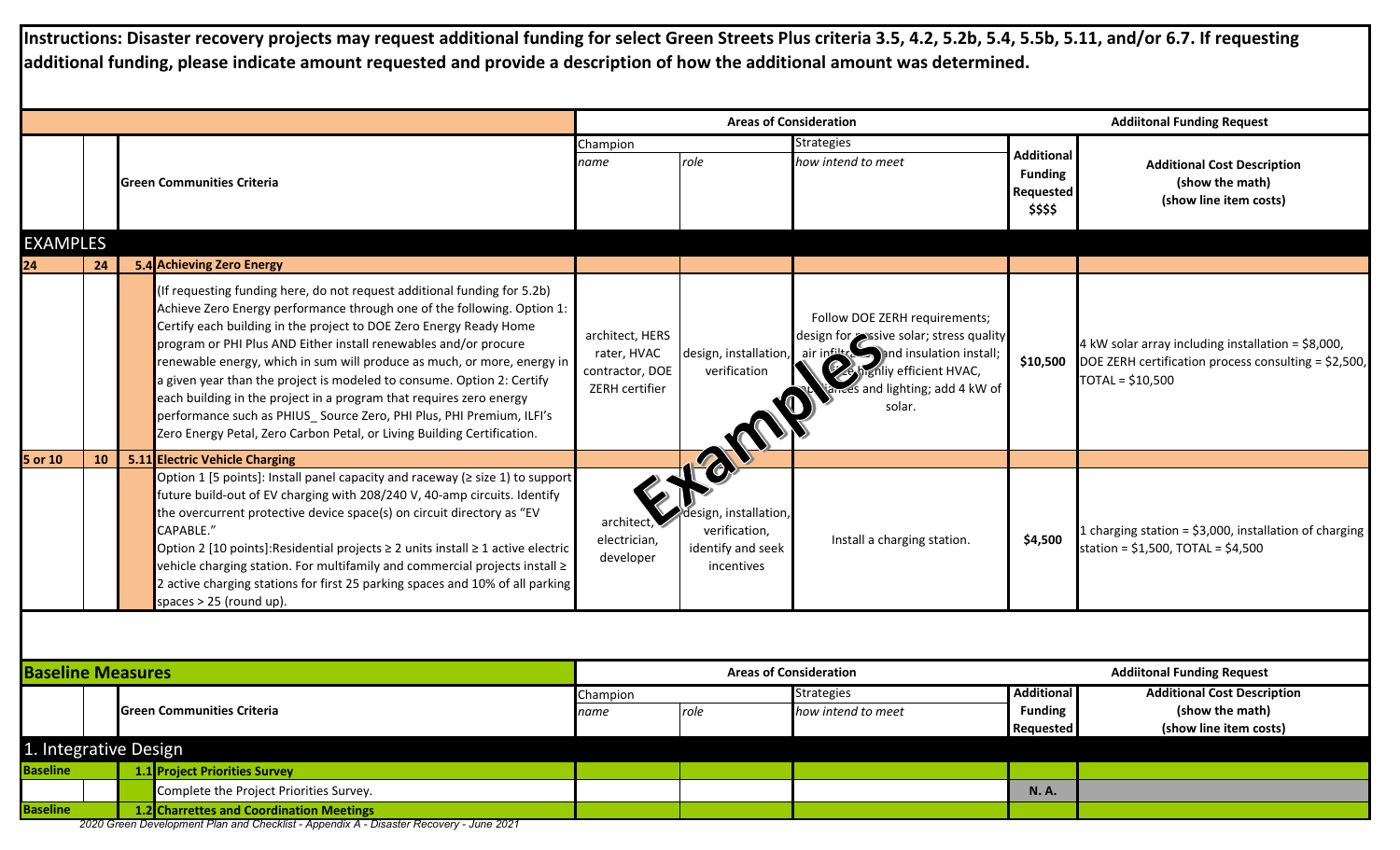|                 | Develop an integrative design process that moves the outputs of the                                                                                                                                                                                                                                                                        |  | <b>N.A.</b> |  |
|-----------------|--------------------------------------------------------------------------------------------------------------------------------------------------------------------------------------------------------------------------------------------------------------------------------------------------------------------------------------------|--|-------------|--|
| <b>Baseline</b> | 1.3 Documentation                                                                                                                                                                                                                                                                                                                          |  |             |  |
|                 | Include Iowa Green Streets Criteria information in your contract<br>documents and construction specifications (Division 1 Section 01 81 13<br>Sustainable Design Requirements). Ensure, and indicate that the drawings<br>and specifications have been generated to be compliant and meet the<br>certification goals.                      |  | <b>N.A.</b> |  |
| <b>Baseline</b> | <b>1.4 Construction Management</b>                                                                                                                                                                                                                                                                                                         |  |             |  |
|                 | Create, implement, and document your contractor/subcontractor<br>education plan to ensure that all persons working on-site fully understand<br>their role in achieving the project objectives.                                                                                                                                             |  | <b>N.A.</b> |  |
| <b>Baseline</b> | 1.8 Resilient Structures (residential only)                                                                                                                                                                                                                                                                                                |  |             |  |
|                 | New construction projects without a basement construct a safe room to<br>protect against wind forces and wind debris from events such as a<br>tornado.                                                                                                                                                                                     |  | <b>N.A.</b> |  |
|                 | 2. Location + Neighborhood Fabric                                                                                                                                                                                                                                                                                                          |  |             |  |
| <b>Baseline</b> | 2.1 Sensitive Site Protection (New Construction only)                                                                                                                                                                                                                                                                                      |  |             |  |
|                 | All projects must:                                                                                                                                                                                                                                                                                                                         |  | <b>N.A.</b> |  |
| <b>Baseline</b> | 2.2 Connections to Existing Development and Infrastructure                                                                                                                                                                                                                                                                                 |  |             |  |
|                 | Locate the project on a site with access to existing roads, water, sewers<br>and other infrastructure within or contiguous to (having at least 25% of<br>the perimeter bordering) existing development. Connect the project to<br>the pedestrian grid.                                                                                     |  | <b>N.A.</b> |  |
| <b>Baseline</b> | 2.3 Compact Development                                                                                                                                                                                                                                                                                                                    |  |             |  |
|                 | At a minimum, build to the residential density (dwelling units / acre) of the<br>census block group in which your project is located.                                                                                                                                                                                                      |  | <b>N.A.</b> |  |
| <b>Baseline</b> | 2.5 Proximity to Services                                                                                                                                                                                                                                                                                                                  |  |             |  |
|                 | Locate the project within a 0.5-mile walk distance of at least four, or a 1-<br>mile walk distance of at least seven, of the listed services.                                                                                                                                                                                              |  | <b>N.A.</b> |  |
| <b>Baseline</b> | 2.6 Preservation of and Access to Open Space for Rural/Tribal/Small Town                                                                                                                                                                                                                                                                   |  |             |  |
|                 | Option 1: Locate the project within a 0.25-mile walk distance of dedicated<br>public open space that is a minimum of 0.75 acres; at least 80% of which<br>unpaved. Option 2: Set aside a minimum of 10% (minimum of 0.25 acres)<br>of the total project acreage as open and accessible to all residents; at least<br>80% of which unpaved. |  | <b>N.A.</b> |  |
| <b>Baseline</b> | 2.8 Access to Transit (new construction)                                                                                                                                                                                                                                                                                                   |  |             |  |
|                 | Locate projects within a 0.5-mile walk distance of transit services (bus, rail<br>and/or ferry), constituting at least 45 or more transit rides per weekday,<br>with some type of weekend service.                                                                                                                                         |  | <b>N.A.</b> |  |
| <b>Baseline</b> | 2.15a Access to Broadband: Broadband Ready                                                                                                                                                                                                                                                                                                 |  |             |  |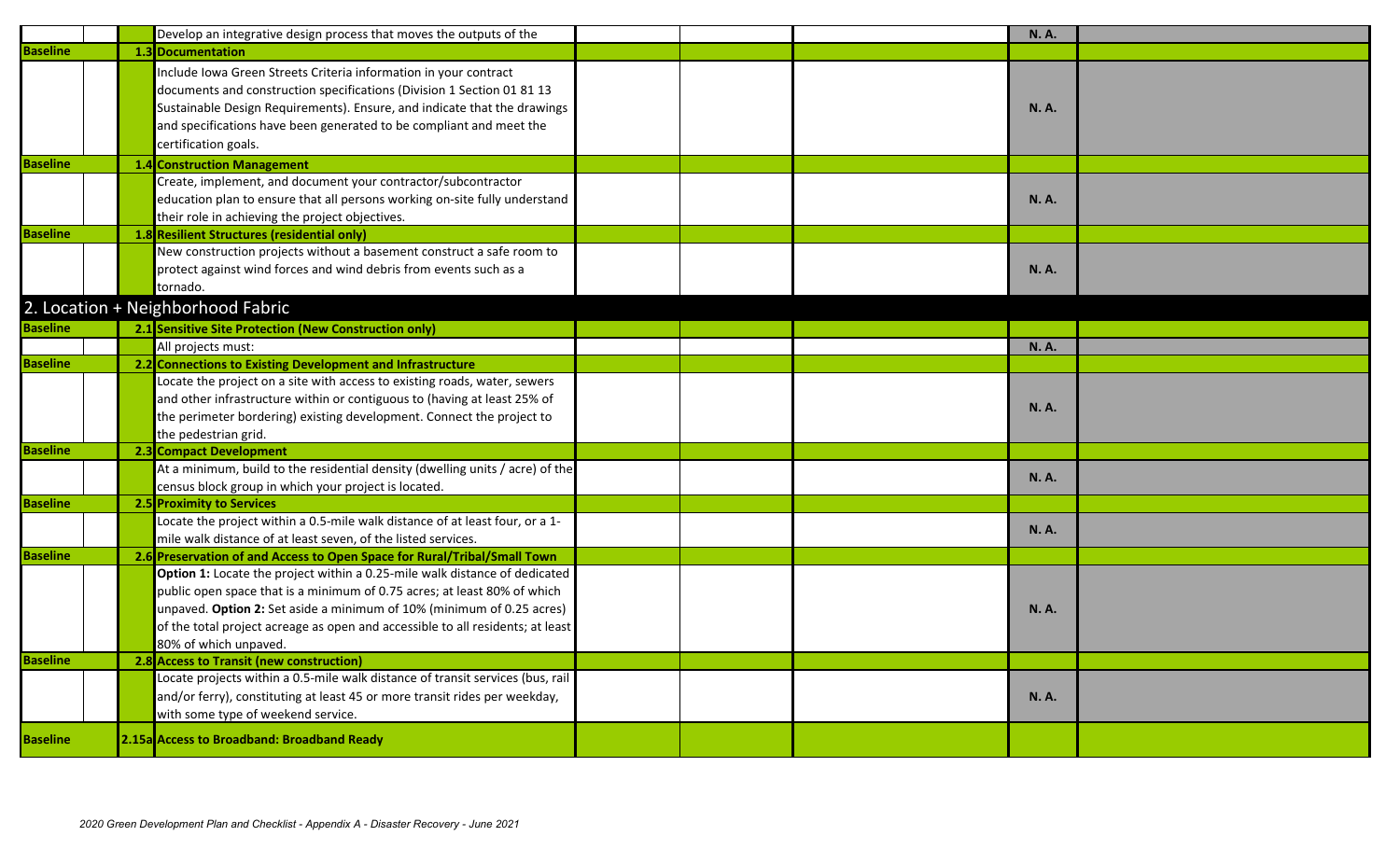|                 |                         | Incorporate broadband infrastructure so that when broadband service           |  |             |  |
|-----------------|-------------------------|-------------------------------------------------------------------------------|--|-------------|--|
|                 |                         | comes to a community, the property can be easily connected. Include a         |  |             |  |
|                 |                         | network of mini-ducts or conduit throughout the building, extending from      |  | <b>N.A.</b> |  |
|                 |                         | the expected communications access point to each network termination          |  |             |  |
|                 |                         | point in the building.                                                        |  |             |  |
|                 | 3. Site Improvements    |                                                                               |  |             |  |
| <b>Baseline</b> |                         | 3.1 Environmental Remediation                                                 |  |             |  |
|                 |                         | Conduct an environmental site assessment to determine whether any             |  |             |  |
|                 |                         | hazardous materials are present on-site; mitigate any found.                  |  | <b>N.A.</b> |  |
| <b>Baseline</b> |                         | 3.2 Minimization of Disturbance During Staging and Construction               |  |             |  |
|                 |                         | For sites >1 acre, implement EPA's National Pollutant Discharge               |  |             |  |
|                 |                         | Elimination System Stormwater Discharges from Construction Activities         |  |             |  |
|                 |                         | guidance, or local requirements, whichever is more stringent. For sites       |  | <b>N.A.</b> |  |
|                 |                         | with an area ≤1, follow guidance in full criterion.                           |  |             |  |
| <b>Baseline</b> |                         | 3.3 Ecosystem Services/Landscape (Baseline, if providing landscaping)         |  |             |  |
|                 |                         | If providing plantings, all must be native or climate-appropriate (adapted)   |  |             |  |
|                 |                         | to the region and appropriate to the site's soil and microclimate. Do not     |  |             |  |
|                 |                         | introduce any invasive plant species. Plant, seed, or xeriscape all disturbed |  | <b>N.A.</b> |  |
|                 |                         | areas.                                                                        |  |             |  |
| <b>Baseline</b> |                         | <b>3.4 Surface Water Management</b>                                           |  |             |  |
|                 |                         | Through on-site infiltration, evapotranspiration, and rainwater harvesting,   |  | <b>N.A.</b> |  |
|                 |                         | retain the 1.25" rain event on site.                                          |  |             |  |
| <b>Baseline</b> |                         | 3.6 Efficient Irrigation and Water Reuse (if installed)                       |  |             |  |
|                 |                         | Provide permanent irrigation only with reclaimed water source(s), such as     |  |             |  |
|                 |                         | harvested rainwater, greywater, air                                           |  |             |  |
|                 |                         | conditioning condensate, etc. Design and install an efficient irrigation      |  | <b>N.A.</b> |  |
|                 |                         | system equipped with a WaterSense                                             |  |             |  |
|                 |                         | labeled weather-based irrigation controller (WBIC).                           |  |             |  |
| 4. Water        |                         |                                                                               |  |             |  |
| <b>Baseline</b> |                         | 4.1 Water-Conserving Fixtures                                                 |  |             |  |
|                 |                         | Install water-conserving fixtures meeting the specifications in the           |  |             |  |
|                 |                         | criterion. For all single-family homes and all dwelling units in buildings    |  | <b>N.A.</b> |  |
|                 |                         | three stories or fewer, the static service pressure must not exceed 60 psi.   |  |             |  |
|                 |                         |                                                                               |  |             |  |
| <b>Baseline</b> |                         | 4.3 Water Quality                                                             |  |             |  |
|                 |                         | Baseline for Substantial Rehabs of buildings built before 1986; Optional for  |  |             |  |
|                 |                         | all other building types: Replace lead service lines. For multifamily         |  | <b>N.A.</b> |  |
|                 |                         | buildings with either a cooling tower, a centralized hot water system, or     |  |             |  |
|                 |                         | 10+ stories: Develop a Legionella water management program.                   |  |             |  |
|                 | 5. Operating Efficiency |                                                                               |  |             |  |
|                 |                         |                                                                               |  |             |  |
| <b>Baseline</b> |                         | <b>5.1 Building Performance Requirements</b>                                  |  |             |  |
|                 |                         | Follow the Air Barrier and Insulation Inspection Component Guide and          |  | <b>N.A.</b> |  |
|                 |                         | Energy Performance Table for measures applicable to your project.             |  |             |  |

 *2020 Green Development Plan and Checklist - Appendix A - Disaster Recovery - June 2021*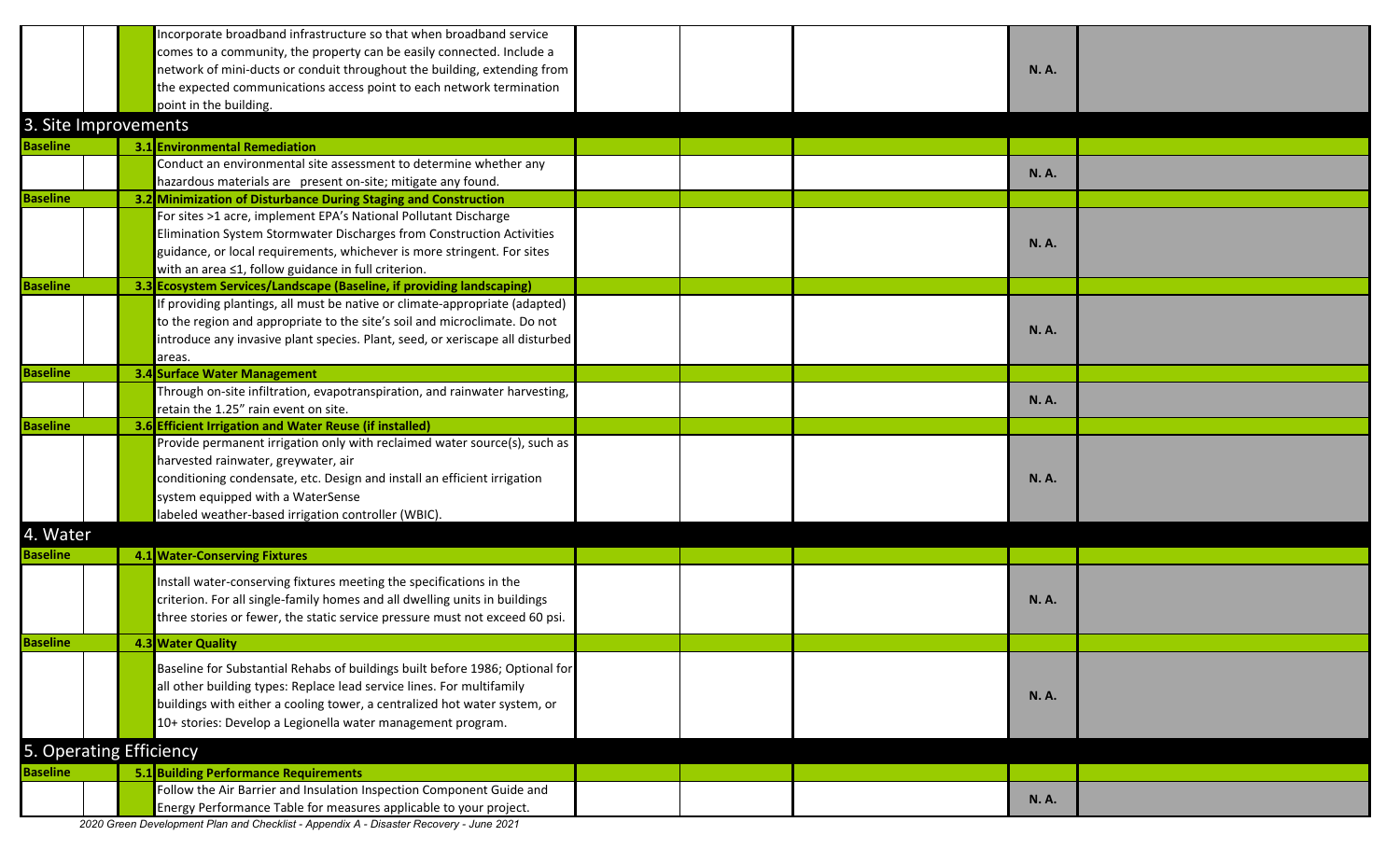| <b>Baseline</b>  | <b>Building Performance Standard: New Construction: Single Family and</b><br>5.1a<br><b>Low-Rise Multifamily</b>                                                                                                                                                                                                                                                                                                                                                                                                                                                                                                                                                                                                                     |  |             |  |
|------------------|--------------------------------------------------------------------------------------------------------------------------------------------------------------------------------------------------------------------------------------------------------------------------------------------------------------------------------------------------------------------------------------------------------------------------------------------------------------------------------------------------------------------------------------------------------------------------------------------------------------------------------------------------------------------------------------------------------------------------------------|--|-------------|--|
|                  | Certify dwelling units in the project meet or exceed the Energy<br>Performance Requirements in Criterion 5.1 or certify the project through<br>the ENERGY STAR New Homes program.                                                                                                                                                                                                                                                                                                                                                                                                                                                                                                                                                    |  | <b>N.A.</b> |  |
| <b>Baseline</b>  | <b>Building Performance Standard: Substantial and Moderate Rehab: Single</b><br>5.1 <sub>b</sub><br><b>Family and Multifamily</b>                                                                                                                                                                                                                                                                                                                                                                                                                                                                                                                                                                                                    |  |             |  |
|                  | Certify dwelling units in the project meet or exceed the Energy<br>Performance Requirements in Criterion 5.1 and the air infiltration,<br>insulation, and HVAC performance guidelines in the criterion.                                                                                                                                                                                                                                                                                                                                                                                                                                                                                                                              |  | <b>N.A.</b> |  |
| <b>Baseline</b>  | <b>Building Performance Standard: New Construction: Commercial,</b><br>5.1<br><b>Nonprofit and Mixed-Use</b>                                                                                                                                                                                                                                                                                                                                                                                                                                                                                                                                                                                                                         |  |             |  |
|                  | Follow all applicable requirements and best practices in Criterion 5.1.<br>Projects must exceed the performance of the current state of lowa<br>adopted Energy Code at the time of submittal for plan review by at least<br>10 percent. Commission the building.                                                                                                                                                                                                                                                                                                                                                                                                                                                                     |  | <b>N.A.</b> |  |
| <b>Baseline</b>  | <b>Building Performance Standard: Substantial &amp; Moderate Rehab:</b><br>5.1 <sub>d</sub><br><b>Commercial, Nonprofit and Mixed-Use</b>                                                                                                                                                                                                                                                                                                                                                                                                                                                                                                                                                                                            |  |             |  |
|                  | Follow all applicable requirements and best practices in Criterion 5.1.<br>Substantial rehab projects must exceed the performance of the current<br>state of Iowa adopted Energy Code at the time of submittal for plan<br>review by at least 10 percent. Moderate rehab projects must meet or<br>exceed the current start of lowa adopted Energy Code at the time of<br>submittal for plan review. Commission the building.                                                                                                                                                                                                                                                                                                         |  | <b>N.A.</b> |  |
| <b>Baseline*</b> | 5.2a Moving to Zero Energy: Additional Reductions in Energy Use                                                                                                                                                                                                                                                                                                                                                                                                                                                                                                                                                                                                                                                                      |  |             |  |
|                  | <b>Baseline only for Disaster Recovery Housing Projects. (Not available for</b><br>projects using prescriptive path for Criterion 5.1a or for projects following<br>Criterion 5.2b or 5.4.). Design and construct a building that is projected to<br>be more efficient that what is required by Criteria 5.1a-5.1d. Achieve HERS<br>score of 5 points lower than required by 5.1a-5.1d OR 5% greater<br>efficiency than required if following ASHRAE path for 5.1a-5.1d<br>compliance [5 points]. Additional 1 point for each additional 2-point<br>decrease in HERS score required by Criteria 5.1a-5.1d OR for 1% greater<br>efficiency if following ASHRAE path for Criteria 5.1a-5.1d, up to a<br>maximum of 12 optional points. |  | <b>N.A.</b> |  |
| <b>Baseline*</b> | 5.3a Moving to Zero Energy: Photovoltaic/Solar Hot Water Ready                                                                                                                                                                                                                                                                                                                                                                                                                                                                                                                                                                                                                                                                       |  |             |  |
|                  | *Baseline only for Disaster Recovery Housing Projects. Orient, design,<br>engineer, wire, and/or plumb the development through the Photovoltaic<br>Ready pathway or Solar Hot Water Ready Pathway to accommodate<br>installation of photovoltaic (PV) or solar hot water system in the future.                                                                                                                                                                                                                                                                                                                                                                                                                                       |  | <b>N.A.</b> |  |
| <b>Baseline*</b> | 5.5a Moving to Zero Carbon: All-Electric Ready                                                                                                                                                                                                                                                                                                                                                                                                                                                                                                                                                                                                                                                                                       |  |             |  |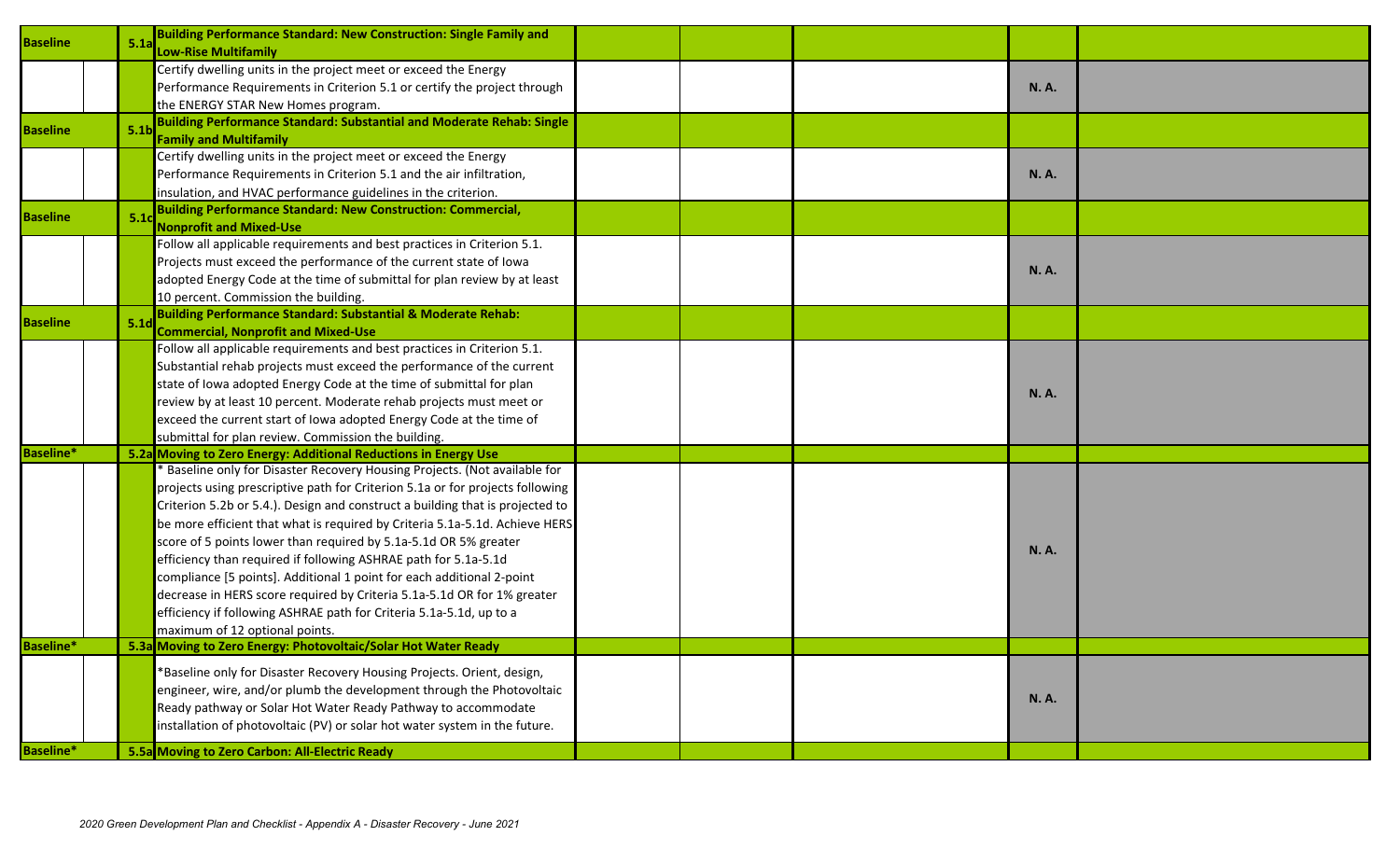|                 | *Baseline only for Disaster Recovery Housing Projects. (Not available for<br>projects following Criterion 5.5b). Ensure the project has adequate electric<br>service and has been designed and wired to allow for a seamless switch to<br>electricity as a fuel source in the future for the following uses: space<br>heating [1 point], space cooling [1 point], water heating (DHW) [1 point],<br>clothes dryers [1 point], equipment for cooking [1 point]. |  | <b>N.A.</b> |  |
|-----------------|----------------------------------------------------------------------------------------------------------------------------------------------------------------------------------------------------------------------------------------------------------------------------------------------------------------------------------------------------------------------------------------------------------------------------------------------------------------|--|-------------|--|
| <b>Baseline</b> | 5.6 Sizing of Heating and Cooling Equipment                                                                                                                                                                                                                                                                                                                                                                                                                    |  |             |  |
|                 | Size and select heating and cooling equipment in accordance with ACCA<br>manuals J, S, and D OR in accordance with the ASHRAE Handbook of<br>Fundamentals.                                                                                                                                                                                                                                                                                                     |  | <b>N.A.</b> |  |
| <b>Baseline</b> | <b>5.7 ENERGY STAR Appliances</b>                                                                                                                                                                                                                                                                                                                                                                                                                              |  |             |  |
|                 | If providing appliances, install ENERGY STAR clothes washers, dishwashers<br>and refrigerators. If appliances will not be installed or replaced at this<br>time, specify that, at the time of installation or replacement, ENERGY STAR<br>models must be used via Criterion 8.1 and Criterion 8.4.                                                                                                                                                             |  | <b>N.A.</b> |  |
| <b>Baseline</b> | 5.8 Lighting                                                                                                                                                                                                                                                                                                                                                                                                                                                   |  |             |  |
|                 | Follow the guidance for high-efficacy permanently installed lighting and<br>other characteristics for recessed light fixtures, lighting controls, lighting<br>power density, and exterior lighting.                                                                                                                                                                                                                                                            |  | <b>N.A.</b> |  |
| <b>Baseline</b> | 5.12 Advanced Framing and Resilient Design                                                                                                                                                                                                                                                                                                                                                                                                                     |  |             |  |
|                 | Use advanced framing (optimum value engineering) best practices for all<br>framing. Follow High Wind Construction or Resilient Construction best<br>practices from FLASH.                                                                                                                                                                                                                                                                                      |  | <b>N.A.</b> |  |
| 6. Materials    |                                                                                                                                                                                                                                                                                                                                                                                                                                                                |  |             |  |
| <b>Baseline</b> | 6.6 Bath, Kitchen, Laundry Services                                                                                                                                                                                                                                                                                                                                                                                                                            |  |             |  |
|                 | Use materials that have durable, cleanable surfaces throughout<br>bathrooms, kitchens, and laundry rooms. Use moisture-resistant backing<br>materials per ASTM # D 6329 or 3273 behind tub/shower enclosures,<br>apart from one-piece fiberglass enclosures which are exempt.                                                                                                                                                                                  |  | <b>N.A.</b> |  |
| <b>Baseline</b> | 6.8 Managing Moisture: Foundations                                                                                                                                                                                                                                                                                                                                                                                                                             |  |             |  |
|                 | Install capillary breaks and vapor retarders that meet specified criteria<br>appropriate for the foundation type.                                                                                                                                                                                                                                                                                                                                              |  | <b>N.A.</b> |  |
| <b>Baseline</b> | 6.9 Managing Moisture: Roofing and Wall Systems                                                                                                                                                                                                                                                                                                                                                                                                                |  |             |  |
|                 | Provide water drainage away from walls, window, and roofs by                                                                                                                                                                                                                                                                                                                                                                                                   |  |             |  |
|                 | implementing the list of techniques.                                                                                                                                                                                                                                                                                                                                                                                                                           |  | <b>N.A.</b> |  |
| <b>Baseline</b> | <b>6.10 Construction Waste Management</b>                                                                                                                                                                                                                                                                                                                                                                                                                      |  |             |  |
|                 | Develop and implement a waste management plan that reduces non-<br>hazardous construction and demolition waste through recycling, salvaging,<br>or diversion strategies through one of the three options. Achieve optional<br>points by going above and beyond the requirement.                                                                                                                                                                                |  | <b>N.A.</b> |  |
|                 | 7. Healthy Living Environment                                                                                                                                                                                                                                                                                                                                                                                                                                  |  |             |  |
| <b>Baseline</b> | 7.1 Radon Mitigation                                                                                                                                                                                                                                                                                                                                                                                                                                           |  |             |  |

 *2020 Green Development Plan and Checklist - Appendix A - Disaster Recovery - June 2021*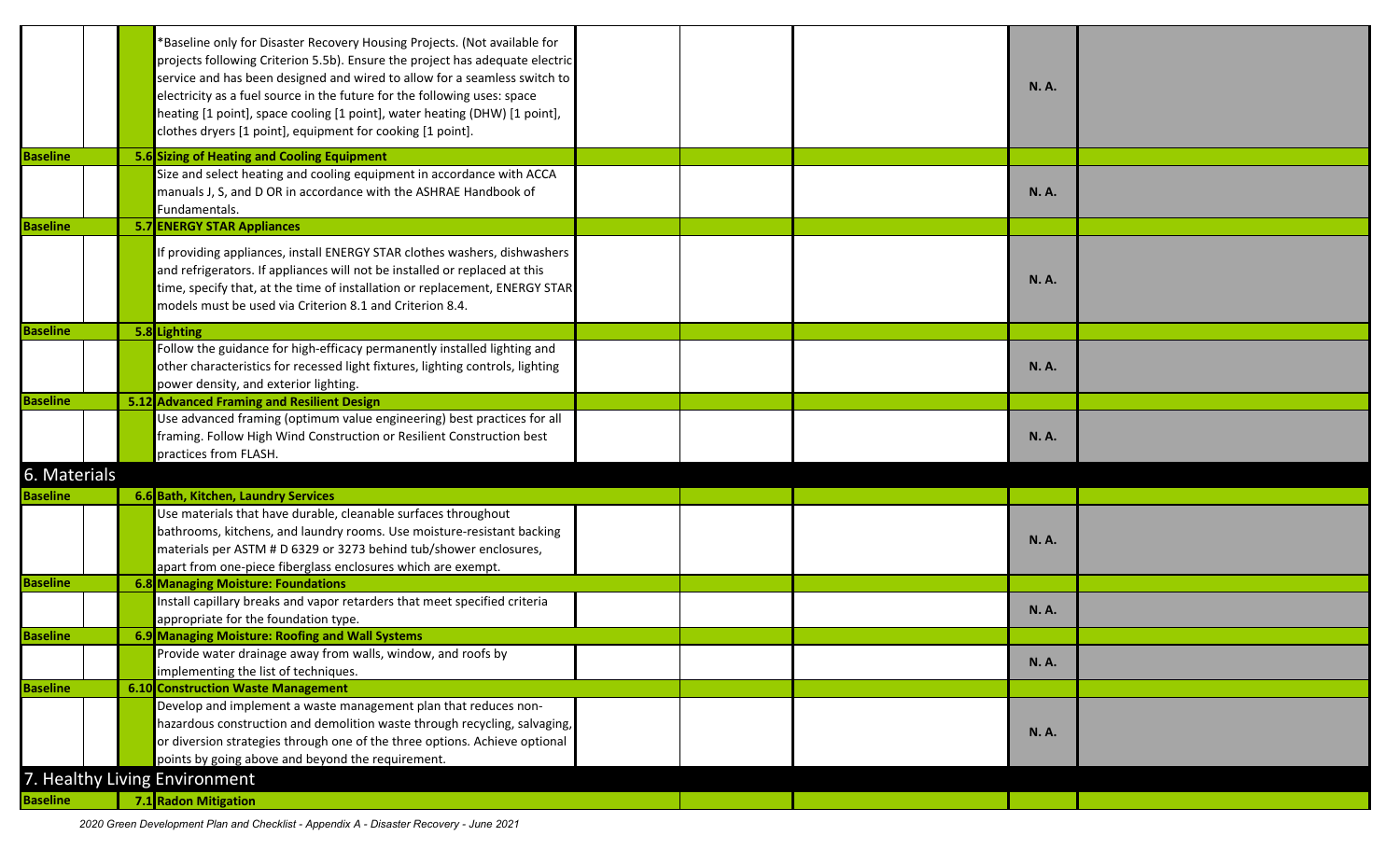|                 | For New Construction in EPA Zone 1 areas, install passive radon-resistant<br>features below the slab and a vertical vent pipe with junction box within<br>10 feet of an electrical outlet in case an active system should prove<br>necessary in the future. For Substantial Rehab projects in EPA Zone 1, test<br>before and after the retrofit and mitigate per the specified protocols. |  | <b>N.A.</b> |
|-----------------|-------------------------------------------------------------------------------------------------------------------------------------------------------------------------------------------------------------------------------------------------------------------------------------------------------------------------------------------------------------------------------------------|--|-------------|
| <b>Baseline</b> | 7.2 Reduce Lead Hazards in Pre-1978 Buildings                                                                                                                                                                                                                                                                                                                                             |  |             |
|                 | Conduct lead risk assessment or inspection to identify lead hazards.                                                                                                                                                                                                                                                                                                                      |  |             |
|                 | Control identified lead hazards using lead abatement or interim controls,                                                                                                                                                                                                                                                                                                                 |  | <b>N.A.</b> |
|                 | using lead-safe work practices that minimize and contain dust.                                                                                                                                                                                                                                                                                                                            |  |             |
| <b>Baseline</b> | 7.3 Combustion Equipment                                                                                                                                                                                                                                                                                                                                                                  |  |             |
|                 | For New Construction and Rehab projects: Specify power-vented or direct-                                                                                                                                                                                                                                                                                                                  |  |             |
|                 | vent equipment when installing any new combustion appliance for space                                                                                                                                                                                                                                                                                                                     |  |             |
|                 | or water heating that will be located within the conditioned space. If there                                                                                                                                                                                                                                                                                                              |  |             |
|                 | are any combustion appliances within the conditioned space, install one                                                                                                                                                                                                                                                                                                                   |  |             |
|                 | hard-wired carbon monoxide (CO) alarm with battery backup function for                                                                                                                                                                                                                                                                                                                    |  |             |
|                 | each sleeping zone, placed per National Fire Protection Association (NFPA)                                                                                                                                                                                                                                                                                                                |  | <b>N.A.</b> |
|                 | 72. For Rehabs: If there is any combustion equipment located within the                                                                                                                                                                                                                                                                                                                   |  |             |
|                 | conditioned space for space or water heating that is not power-vented or                                                                                                                                                                                                                                                                                                                  |  |             |
|                 | direct-vent and that is not scheduled for replacement, conduct                                                                                                                                                                                                                                                                                                                            |  |             |
|                 | combustion safety testing prior to and after the retrofit; remediate as                                                                                                                                                                                                                                                                                                                   |  |             |
|                 | indicated.                                                                                                                                                                                                                                                                                                                                                                                |  |             |
| <b>Baseline</b> | 7.4 Garage Isolation                                                                                                                                                                                                                                                                                                                                                                      |  |             |
|                 | . Provide a continuous air barrier between the conditioned space and any                                                                                                                                                                                                                                                                                                                  |  |             |
|                 | garage space to prevent the migration of any contaminants into the living                                                                                                                                                                                                                                                                                                                 |  |             |
|                 | space. Visually inspect common walls and ceilings between attached                                                                                                                                                                                                                                                                                                                        |  |             |
|                 | garages and living spaces to ensure that they are air-sealed before                                                                                                                                                                                                                                                                                                                       |  |             |
|                 | insulation is installed.                                                                                                                                                                                                                                                                                                                                                                  |  |             |
|                 | . Do not install ductwork or air handling equipment for the conditioned                                                                                                                                                                                                                                                                                                                   |  |             |
|                 | space in a garage.• Fix all connecting doors between conditioned space                                                                                                                                                                                                                                                                                                                    |  | <b>N.A.</b> |
|                 | and garage with gaskets or make airtight.                                                                                                                                                                                                                                                                                                                                                 |  |             |
|                 | . Install one hard-wired carbon monoxide (CO) alarm with battery backup                                                                                                                                                                                                                                                                                                                   |  |             |
|                 | function for each sleeping zone of the project, placed per National Fire                                                                                                                                                                                                                                                                                                                  |  |             |
|                 | Protection Association (NFPA) 72 unless the garage is mechanically                                                                                                                                                                                                                                                                                                                        |  |             |
|                 | ventilated or an open parking structure.                                                                                                                                                                                                                                                                                                                                                  |  |             |
| <b>Baseline</b> | 7.5 Integrated Pest Management                                                                                                                                                                                                                                                                                                                                                            |  |             |
|                 | Seal all wall, floor, and joint penetrations with low-VOC caulking or other                                                                                                                                                                                                                                                                                                               |  |             |
|                 | appropriate nontoxic sealing methods to prevent pest entry.                                                                                                                                                                                                                                                                                                                               |  | <b>N.A.</b> |
| <b>Baseline</b> | 7.6 Smoke-Free Policy                                                                                                                                                                                                                                                                                                                                                                     |  |             |
|                 | Implement and enforce a smoke-free policy in all common area and within                                                                                                                                                                                                                                                                                                                   |  |             |
|                 | a 25-foot perimeter around the exterior of all residential buildings. Lease                                                                                                                                                                                                                                                                                                               |  |             |
|                 | language must prohibit smoking in these locations and provide a                                                                                                                                                                                                                                                                                                                           |  | <b>N.A.</b> |
|                 | graduated enforcement policy. Make the smoke-free policy readily                                                                                                                                                                                                                                                                                                                          |  |             |
|                 | available.                                                                                                                                                                                                                                                                                                                                                                                |  |             |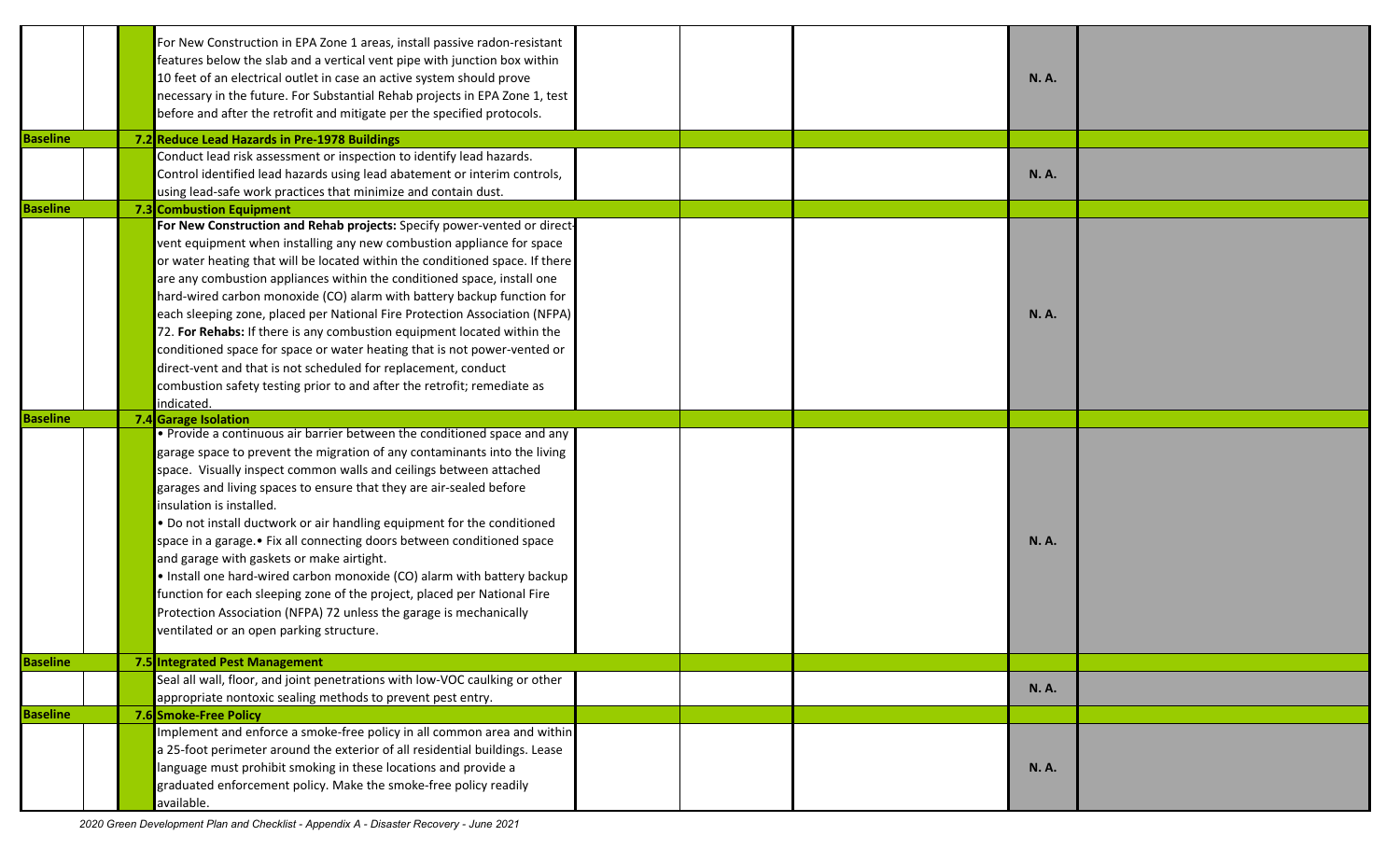| <b>Baseline</b> |     | 7.7 Ventilation                                                               |  |             |  |
|-----------------|-----|-------------------------------------------------------------------------------|--|-------------|--|
|                 |     | For each dwelling unit in full accordance with the current version of         |  |             |  |
|                 |     | ASHRAE 62.2 or 62.1 as coordinated with the adopted edition of the IECC       |  | <b>N.A.</b> |  |
|                 |     | for the State of Iowa                                                         |  |             |  |
| <b>Baseline</b> |     | 7.8 Dehumidification                                                          |  |             |  |
|                 |     | Option 1: Design, select, and install supplemental dehumidification           |  |             |  |
|                 |     | equipment to keep relative humidity <60%. Option 2: Equip all dwelling        |  |             |  |
|                 |     | units with dedicated space, drain, and electrical hook-ups for permanent      |  | <b>N.A.</b> |  |
|                 |     | supplemental dehumidification systems to be installed if needed and           |  |             |  |
|                 |     | install interior RH monitoring equipment as described.                        |  |             |  |
| <b>Baseline</b> |     | 7.12 Beyond ADA: Universal Design                                             |  |             |  |
|                 |     | Implement Division 1, Required Best Practices, of the Iowa Green Streets      |  | <b>N.A.</b> |  |
|                 |     | Criteria Universal Design Required and Bonus Best Practices Checklist.        |  |             |  |
| <b>Baseline</b> |     | 7.13 Active Design: Promoting Physical Activity within the Building           |  |             |  |
|                 |     | Situate at least one building stairway per the criterion to encourage use     |  |             |  |
|                 |     | OR emphasize at least one strategy inside the building designed to            |  | <b>N.A.</b> |  |
|                 |     | increase frequency and duration of physical activity per the criterion.       |  |             |  |
|                 |     | 8. Operations, Maintenance, and Occupant Engagement                           |  |             |  |
| <b>Baseline</b> |     | 8.1 Building Operations & Maintenance Manual and Plan                         |  |             |  |
|                 |     | Develop a manual with thorough building operations and maintenance            |  |             |  |
|                 |     | (O&M) guidance and a complementary plan. The manual and plan should           |  |             |  |
|                 |     | be developed over the course of the project design, development, and          |  | <b>N.A.</b> |  |
|                 |     | construction stages, and should include sections/chapters addressing the      |  |             |  |
|                 |     | list of topics.                                                               |  |             |  |
| <b>Baseline</b> |     | 8.2 Emergency Management Manual                                               |  |             |  |
|                 |     | Provide a manual on emergency operations targeted toward operations           |  |             |  |
|                 |     | and maintenance staff and other building-level personnel. The manual          |  |             |  |
|                 |     | should address responses to various types of emergencies, leading with        |  |             |  |
|                 |     | those that have the greatest probability of negatively affecting the project. |  | <b>N.A.</b> |  |
|                 |     | The manual should provide guidance as to how to sustain the delivery of       |  |             |  |
|                 |     | adequate services throughout an emergency and cover a range of topics.        |  |             |  |
|                 |     |                                                                               |  |             |  |
| <b>Baseline</b> |     | <b>8.3 Occupant Manual</b>                                                    |  |             |  |
|                 |     | Provide a guide for building tenants and residents that explains the intent,  |  |             |  |
|                 |     | benefits, use and maintenance of their building's green features and          |  | <b>N.A.</b> |  |
|                 |     | practices. The Occupant Manual should encourage green and healthy             |  |             |  |
|                 |     | activities per the list of topics.                                            |  |             |  |
| <b>Baseline</b> |     | 8.4 Walk-Throughs and Orientations to Property Operation                      |  |             |  |
|                 |     | Provide a comprehensive walk-through and orientation for all residents,       |  | <b>N.A.</b> |  |
|                 |     | property manager(s), and buildings operations staff.                          |  |             |  |
| <b>Baseline</b> | -8. | <b>Energy and Water Data Collection and Monitoring System: 100% Owner</b>     |  |             |  |
|                 |     | Paid Utility Accounts, 15% Tenant Paid Utility Accounts                       |  |             |  |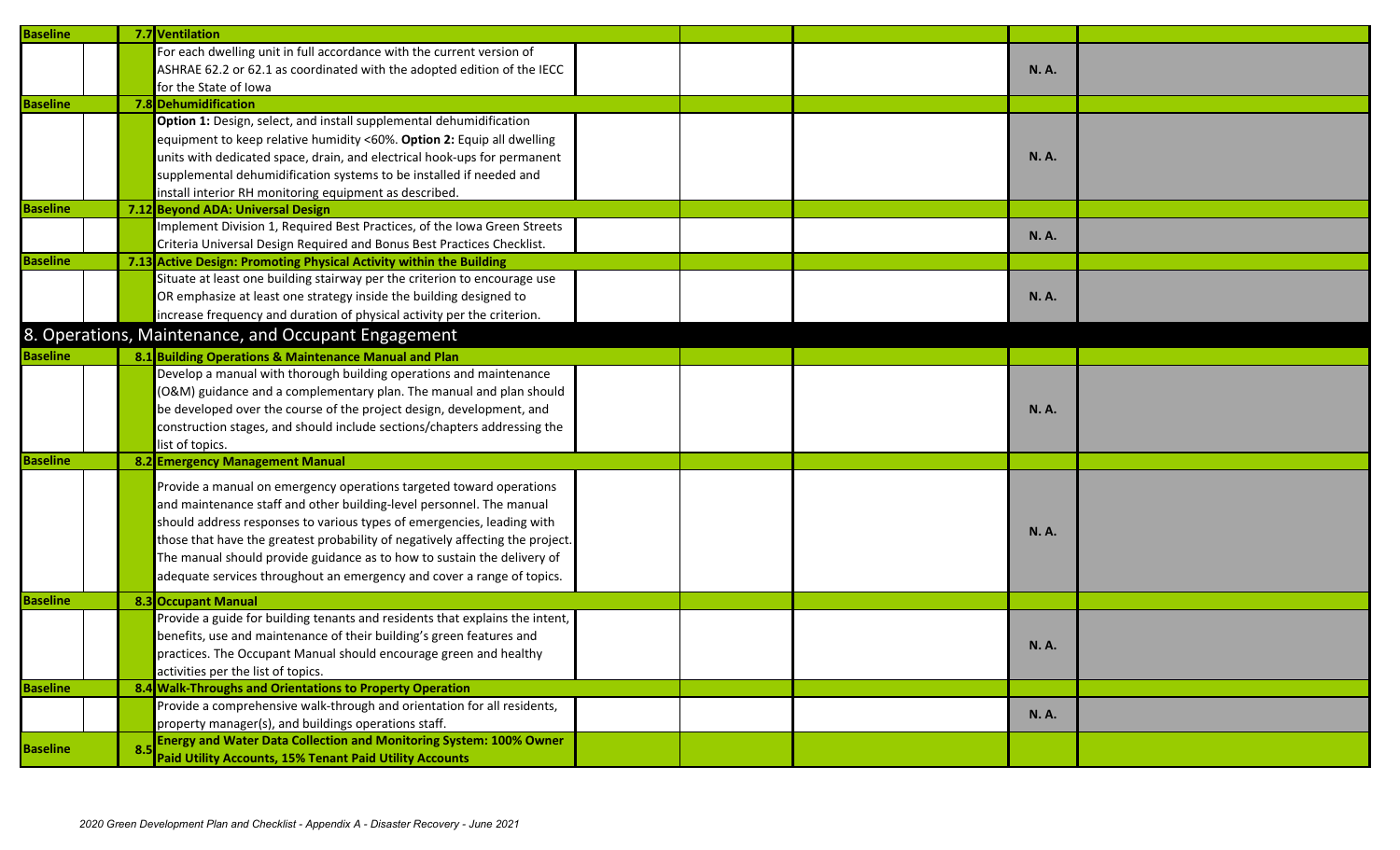|  | For non-residential properties, collect and monitor project energy and<br>water performance data in ENERGY STAR Portfolio Manager for 100% of<br>accounts for a minimum of five years. Allow the Iowa Economic<br>Development Authority access to this data. For residential properties, |  |             |  |
|--|------------------------------------------------------------------------------------------------------------------------------------------------------------------------------------------------------------------------------------------------------------------------------------------|--|-------------|--|
|  | property owner/developer must agree to collect utility release forms from                                                                                                                                                                                                                |  | <b>N.A.</b> |  |
|  | a percentage of occupants/units to track actual utility data of a sample of<br>residential or non-residential spaces for a minimum of five years. Allow                                                                                                                                  |  |             |  |
|  | the Iowa Economic Development Authority access to this data.                                                                                                                                                                                                                             |  |             |  |

**Instructions: New construction projects must seek completion of optional criteria totaling ≥ 40 points. Building rehab projects must seek completion of optional critiera totaling ≥ 35 points.** 

| <b>Optional Measures</b> |             |                                                                               |      |          | <b>Areas of Consideration</b> | <b>Additional Funding Request</b> |                                    |
|--------------------------|-------------|-------------------------------------------------------------------------------|------|----------|-------------------------------|-----------------------------------|------------------------------------|
| Max Pts.                 | Int.        |                                                                               |      | Champion | Strategies                    | <b>Additional</b>                 | <b>Additional Cost Description</b> |
|                          | Pts.        | Iowa Green Streets Criteria                                                   | name | role     | strategy 1, strategy 2, etc.  | <b>Funding</b>                    | (show the math)                    |
| 1. Integrative Design    |             |                                                                               |      |          |                               |                                   |                                    |
| 12 or 15                 |             | 1.5 Design for Health and Well-being: Health Action Plan                      |      |          |                               |                                   |                                    |
|                          |             | Follow Steps of the Health Action Plan framework per the full criterion.      |      |          |                               | <b>N.A.</b>                       |                                    |
| 10                       |             | 1.6 Resilient Communities: Multi-Hazard Risk / Vulnerability Assessment       |      |          |                               |                                   |                                    |
|                          |             | Conduct a four-part assessment (social, physical, functional, strategy) to    |      |          |                               |                                   |                                    |
|                          |             | identify critical risk factors of your property and implement at least two    |      |          |                               | <b>N.A.</b>                       |                                    |
|                          |             | sets of strategies to enable the project to adapt to, and mitigate, climate   |      |          |                               |                                   |                                    |
|                          |             | related or seismic risks.                                                     |      |          |                               |                                   |                                    |
|                          |             | 1.7 Resilient Communities: Strengthening Cultural Resilience                  |      |          |                               |                                   |                                    |
|                          |             | Integrate community and resident participation in the development             |      |          |                               |                                   |                                    |
|                          |             | processes so that the built environment honors cultural identities, resident  |      |          |                               | <b>N.A.</b>                       |                                    |
|                          |             | voices, and community histories.                                              |      |          |                               |                                   |                                    |
| 10                       |             | 1.8 Resilient Structures                                                      |      |          |                               |                                   |                                    |
|                          |             | New construction projects with a basement and rehab projects construct a      |      |          |                               |                                   |                                    |
|                          |             | safe room to protect against wind forces and wind debris from events          |      |          |                               | <b>N.A.</b>                       |                                    |
|                          |             | such as a tornado.                                                            |      |          |                               |                                   |                                    |
|                          | $\mathbf 0$ | <b>Subtotal of Points</b>                                                     |      |          |                               |                                   |                                    |
|                          |             | 2. Location + Neighborhood Fabric                                             |      |          |                               |                                   |                                    |
| 5 or 7                   |             | 2.4 Compact Development                                                       |      |          |                               |                                   |                                    |
|                          |             | Exceed the residential density (dwelling units/acre) of the census block      |      |          |                               |                                   |                                    |
|                          |             | group in which your project is located. Exceed by 2x for [5 points]; exceed   |      |          |                               |                                   |                                    |
|                          |             | by 3x for [7 points]. In Rural/Tribal/Small Towns that do not have zoning     |      |          |                               |                                   |                                    |
|                          |             | requirements, build to a minimum net density of 7.5 units per acre for        |      |          |                               | <b>N.A.</b>                       |                                    |
|                          |             | single-family houses; 12 units per acre for multifamily buildings, single and |      |          |                               |                                   |                                    |
|                          |             | two-story; and 20 units per acre for multifamily buildings greater than two   |      |          |                               |                                   |                                    |
|                          |             | stories. [5 points]                                                           |      |          |                               |                                   |                                    |
| 6 max                    |             | 2.7 Preservation of and Access to Open Space                                  |      |          |                               |                                   |                                    |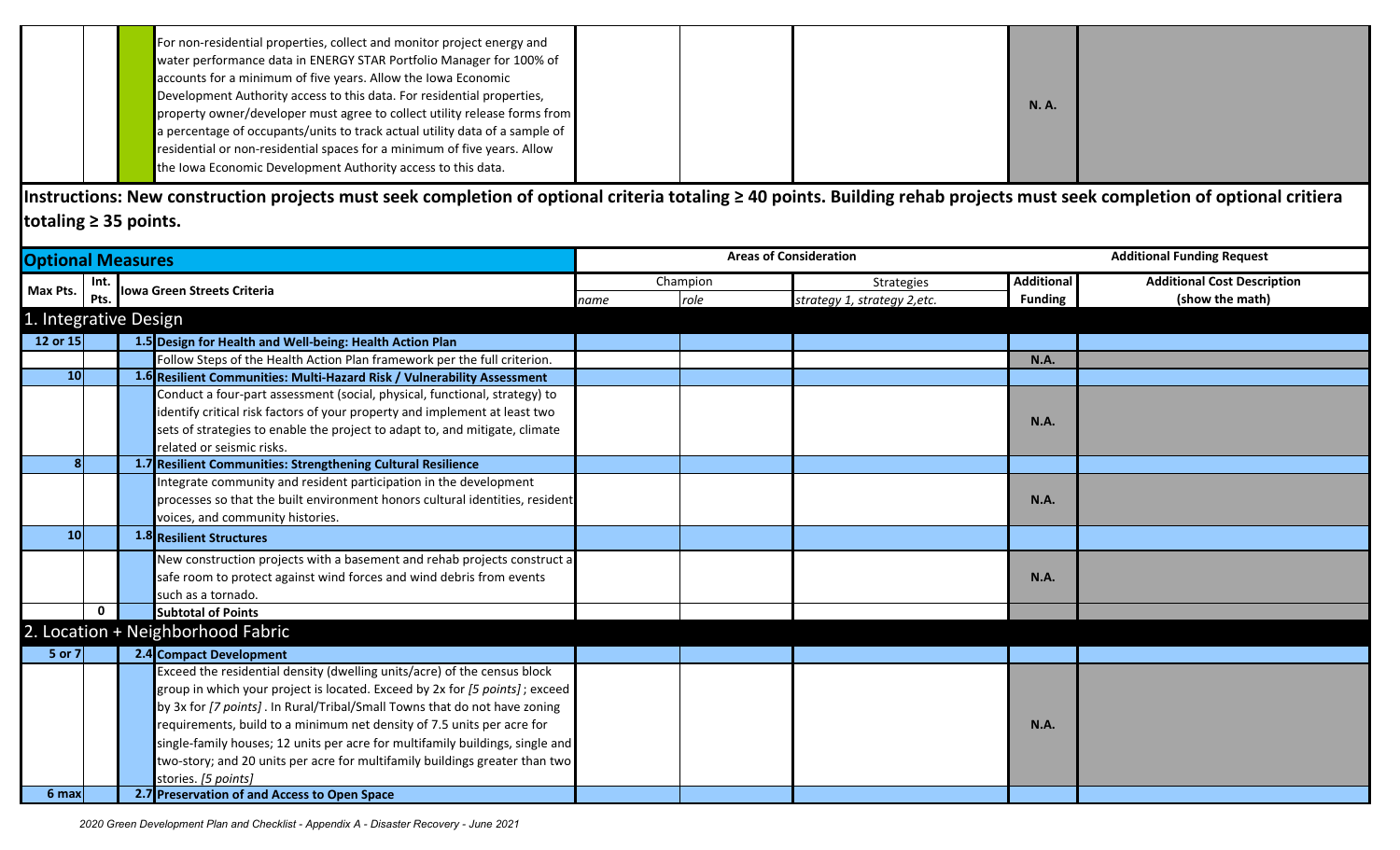|                      |              | Option 1: Locate the project within a 0.25-mile walk distance of dedicated             |  |             |                                                     |
|----------------------|--------------|----------------------------------------------------------------------------------------|--|-------------|-----------------------------------------------------|
|                      |              | open space that is a minimum of 0.75 acres; at least 80% of which                      |  |             |                                                     |
|                      |              | unpaved. Option 2: Set aside a percentage of permanent open space for                  |  | <b>N.A.</b> |                                                     |
|                      |              | use by all residents; at least 80% of which unpaved. 20% [2 points]; 35% [4            |  |             |                                                     |
|                      |              | points]; 45% + written statement of preservation/conservation policy [6                |  |             |                                                     |
|                      |              | points]                                                                                |  |             |                                                     |
| $2 - 8$              |              | 2.8 Access to Transit                                                                  |  |             |                                                     |
|                      |              | See full criterion for details and options for urban and Rural/Tribal/Small            |  | <b>N.A.</b> |                                                     |
|                      |              | Town projects.                                                                         |  |             |                                                     |
| $2 - 8$              |              | 2.9 Improving Connectivity to the Community                                            |  |             |                                                     |
|                      |              | Improve access to community amenities through at least one of the                      |  |             |                                                     |
|                      |              | options incentivizing biking mobility or improving access to transit. Must             |  | <b>N.A.</b> |                                                     |
|                      |              | implement at least 3 of the options.                                                   |  |             |                                                     |
| 5 max                |              | 2.10 Passive Solar Heating / Cooling                                                   |  |             |                                                     |
|                      |              | Design and build with passive solar design, orientation and shading that               |  | <b>N.A.</b> |                                                     |
|                      |              | meet the guidelines specified.                                                         |  |             |                                                     |
| 10                   |              | 2.11 Adaptive Reuse of Buildings                                                       |  |             |                                                     |
|                      |              | Rehabilitate and adapt an existing structure. Design the project to adapt,             |  |             |                                                     |
|                      |              | renovate, or reuse at least 50% of the existing structure and envelope.                |  | <b>N.A.</b> |                                                     |
|                      |              |                                                                                        |  |             |                                                     |
|                      |              | 2.12 Access to Fresh, Local Foods                                                      |  |             |                                                     |
|                      |              | Pursue one of three options to provide residents and staff with access to              |  |             |                                                     |
|                      |              | fresh, local foods, including neighborhood farms and gardens, community                |  | <b>N.A.</b> |                                                     |
|                      |              | supported agriculture, or proximity to farmers markets.                                |  |             |                                                     |
| $\mathbf{8}$         |              | 2.13 Advanced Certification: Site Planning, Design and Management                      |  |             |                                                     |
|                      |              | Locate building(s) within a community that is certified in LEED for                    |  |             |                                                     |
|                      |              | Neighborhood Development, LEED for Cities and Communities, Living                      |  | <b>N.A.</b> |                                                     |
|                      |              | Community Challenge, or SITES.                                                         |  |             |                                                     |
| 6 max                |              | 2.14 Local Economic Development and Community Wealth Creation                          |  |             |                                                     |
|                      |              | Demonstrate that local preference for construction employment and                      |  |             |                                                     |
|                      |              | subcontractor hiring was part of your bidding process, and how it                      |  |             |                                                     |
|                      |              | functioned during construction or demonstrate that you achieved at least               |  | <b>N.A.</b> |                                                     |
|                      |              | 20% local employment or provide physical space for small business,                     |  |             |                                                     |
|                      |              | nonprofits, and/or skills and workforce education.                                     |  |             |                                                     |
|                      |              | 2.15b Access to Broadband: Connectivity                                                |  |             |                                                     |
|                      |              | Ensure all units and common spaces in the property have broadband                      |  | <b>N.A.</b> |                                                     |
|                      |              | internet access with at least a speed of 25/3 mbs.                                     |  |             |                                                     |
|                      | $\mathbf{0}$ | <b>Subtotal of Points</b>                                                              |  |             |                                                     |
| 3. Site Improvements |              |                                                                                        |  |             |                                                     |
| 10 <sup>1</sup>      |              | 3.5 Surface Stormwater Management: Channel Protection Volume                           |  | \$ Request  | <b>Additional Cost Description (show your math)</b> |
|                      |              | Through on-site infiltration, evapotranspiration, and rainwater harvesting,            |  |             |                                                     |
|                      |              | retain the 1.25" rain event on site (rehab projects) or 2.5" rain event on             |  |             |                                                     |
|                      |              | site (new construction or projects disturbing $\geq 1,000$ square feet.                |  |             |                                                     |
|                      |              | 2020 Green Development Plan and Checklist - Appendix A - Disaster Recovery - June 2021 |  |             |                                                     |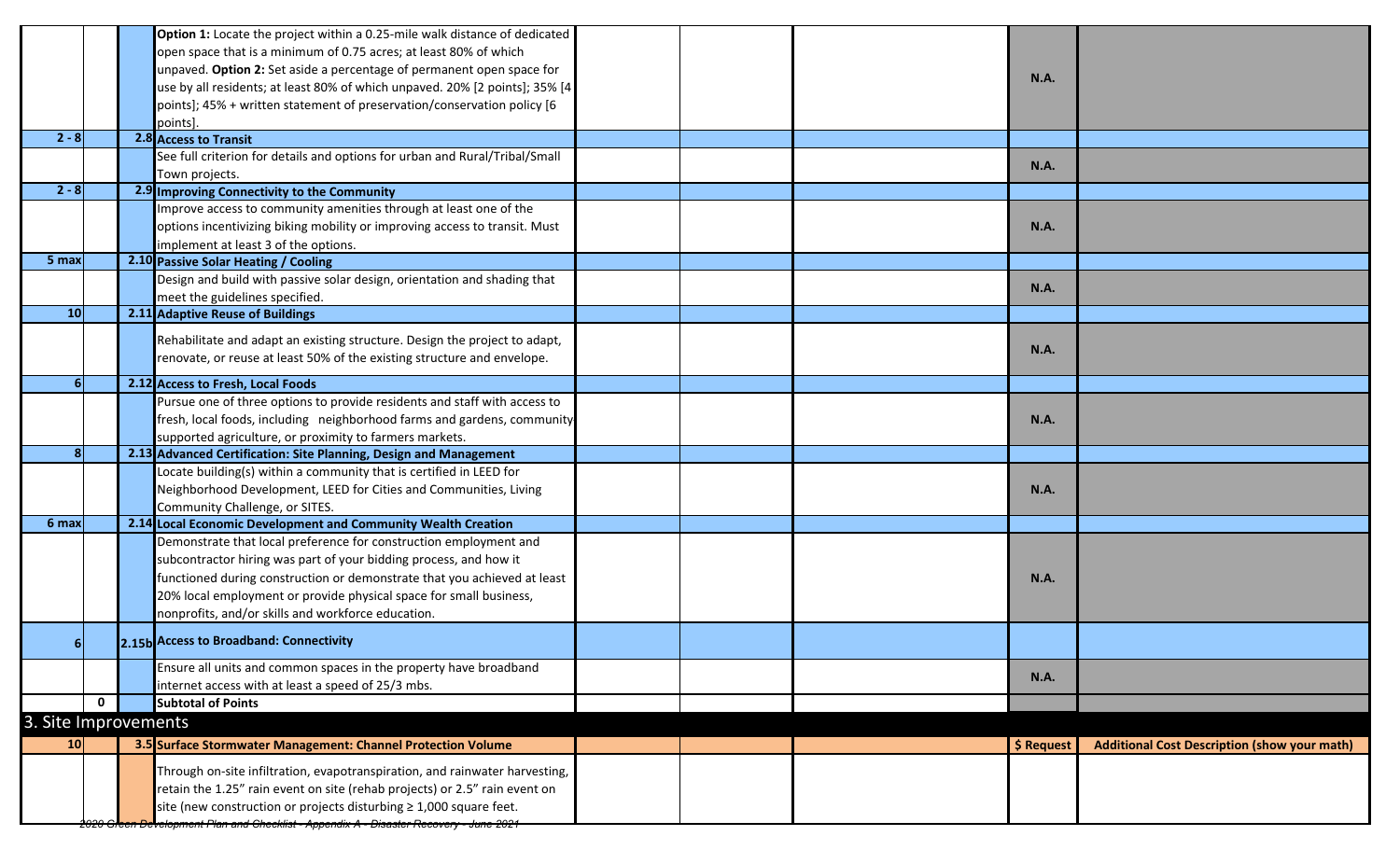|                         |              | 3.7 Efficient Irrigation and Water Reuse                                                                                                         |  |             |                                                     |
|-------------------------|--------------|--------------------------------------------------------------------------------------------------------------------------------------------------|--|-------------|-----------------------------------------------------|
|                         |              | At least 50% of the site's irrigation satisfied by water use from sources                                                                        |  |             |                                                     |
|                         |              | listed.                                                                                                                                          |  | <b>N.A.</b> |                                                     |
|                         | $\mathbf{0}$ | <b>Subtotal of Points</b>                                                                                                                        |  |             |                                                     |
| 4. Water                |              |                                                                                                                                                  |  |             |                                                     |
| 6 max                   |              | <b>4.2 Advanced Water Conservation</b>                                                                                                           |  | \$ Request  | <b>Additional Cost Description (show your math)</b> |
|                         |              | Reduce total indoor water consumption by at least 30% compared to                                                                                |  |             |                                                     |
|                         |              | baseline indoor water consumption chart. Any new toilet, showerhead,                                                                             |  |             |                                                     |
|                         |              | and/or lavatory faucet must be WaterSense certified.                                                                                             |  |             |                                                     |
| 3, 8 or 11              |              | 4.3 Water Quality                                                                                                                                |  |             |                                                     |
|                         |              | Mandatory for Substantial Rehabs of buildings built before 1986; Optional                                                                        |  |             |                                                     |
|                         |              | for all other building types: Replace lead service lines. [3 points] Test and                                                                    |  | <b>N.A.</b> |                                                     |
|                         |              | remediate as indicated for lead, nitrates, arsenic, and coliform bacteria.                                                                       |  |             |                                                     |
|                         |              |                                                                                                                                                  |  |             |                                                     |
|                         |              | 4.4 Monitoring Water Consumption and Leaks                                                                                                       |  |             |                                                     |
|                         |              | Conduct pressure-loss tests and visual inspections to determine if there                                                                         |  |             |                                                     |
|                         |              | are any leaks; fix any leaks found; Install an advanced water monitoring                                                                         |  |             |                                                     |
|                         |              | and leak detection system capable of identifying and shutting water off                                                                          |  |             |                                                     |
|                         |              | during anomalous water events. OR Install a device to separately monitor                                                                         |  |             |                                                     |
|                         |              | water consumption of each cold branch off the apartment line riser for<br>each dwelling unit or each cold water riser and the domestic hot water |  | <b>N.A.</b> |                                                     |
|                         |              | cold water feed for each building or each toilet that allows remote                                                                              |  |             |                                                     |
|                         |              | monitor readings; common laundry facilities; boiler makeup water;                                                                                |  |             |                                                     |
|                         |              | outdoor water consumption; and water consumption in any non-                                                                                     |  |             |                                                     |
|                         |              | residential space.                                                                                                                               |  |             |                                                     |
|                         |              | 4.5 Efficient Plumbing Layout & Design                                                                                                           |  |             |                                                     |
|                         |              | Store no more than 0.5 gallon of water in any piping/manifold between                                                                            |  |             |                                                     |
|                         |              | the fixture and the water heating source or recirculation line. No more                                                                          |  |             |                                                     |
|                         |              | than 0.6 gallon of water shall be collected from the fixture before a 10-                                                                        |  | <b>N.A.</b> |                                                     |
|                         |              | degree Fahrenheit rise in temperature is observed. Recirculation systems                                                                         |  |             |                                                     |
|                         |              | must be demand-initiated.                                                                                                                        |  |             |                                                     |
| 6 max                   |              | 4.6 Non-Potable Water Reuse                                                                                                                      |  |             |                                                     |
|                         |              | Harvest, treat, and reuse rainwater and/or greywater to meet a portion of                                                                        |  |             |                                                     |
|                         |              | the project's non-potable water needs: 10% reuse [3 points]; 20% reuse                                                                           |  | <b>N.A.</b> |                                                     |
|                         |              | [4 points]; 30% reuse [5 points]; 40% reuse [6 points].                                                                                          |  |             |                                                     |
|                         |              | 4.7 Access to Potable Water During Emergencies                                                                                                   |  |             |                                                     |
|                         |              | Provide residents with ready access to potable water in the event of an                                                                          |  |             |                                                     |
|                         |              | emergency that disrupts normal access to potable water, including                                                                                |  |             |                                                     |
|                         |              | disruptions related to power outages that prevent pumping water to                                                                               |  | <b>N.A.</b> |                                                     |
|                         |              | upper floors of multifamily buildings or pumping of water from on-site                                                                           |  |             |                                                     |
|                         |              | wells, per one of the three options listed.                                                                                                      |  |             |                                                     |
|                         | $\mathbf{0}$ | <b>Subtotal of Points</b>                                                                                                                        |  |             |                                                     |
| 5. Operating Efficiency |              |                                                                                                                                                  |  |             |                                                     |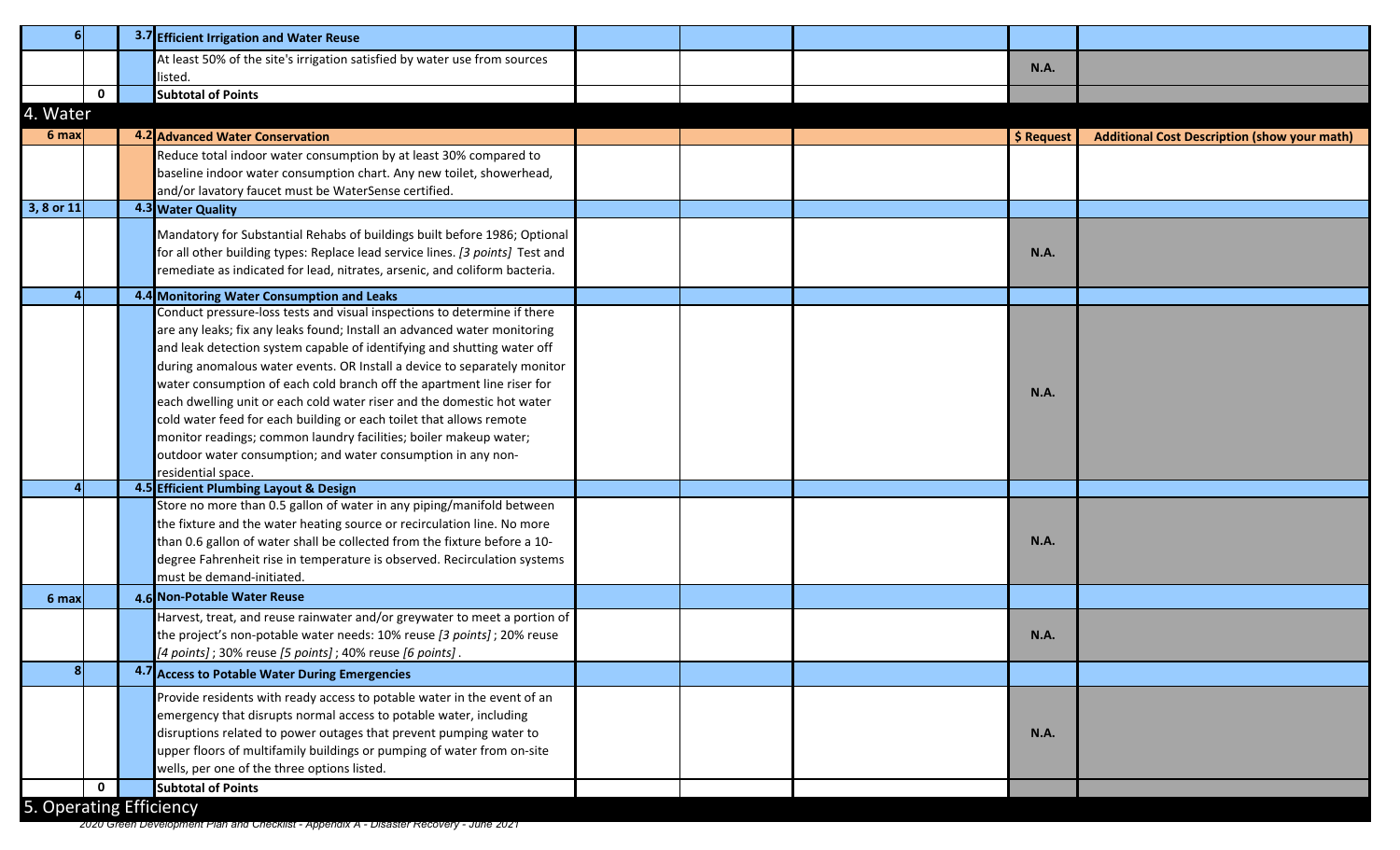| $12 \text{ max}$ | 5.2a Moving to Zero Energy: Additional Reductions in Energy Use                |  |             |                                                     |
|------------------|--------------------------------------------------------------------------------|--|-------------|-----------------------------------------------------|
|                  | Not available for projects using prescriptive path for Criterion 5.1a or for   |  |             |                                                     |
|                  | projects following Criterion 5.2b or 5.4.). Design and construct a building    |  |             |                                                     |
|                  | that is projected to be more efficient that what is required by Criteria 5.1a- |  |             |                                                     |
|                  | 5.1d. Achieve HERS score of 5 points lower than required by 5.1a-5.1d OR       |  |             |                                                     |
|                  | 5% greater efficiency than required if following ASHRAE path for 5.1a-5.1d     |  | <b>N.A.</b> |                                                     |
|                  | compliance [5 points]. Additional 1 point for each additional 2-point          |  |             |                                                     |
|                  | decrease in HERS score required by Criteria 5.1a-5.1d OR for 1% greater        |  |             |                                                     |
|                  | efficiency if following ASHRAE path for Criteria 5.1a-5.1d, up to a            |  |             |                                                     |
|                  | maximum of 12 optional points.                                                 |  |             |                                                     |
| $12 - 15$        | 5.2b Moving to Zero Energy: Near Net Zero Certification                        |  | \$ Request  | <b>Additional Cost Description (show your math)</b> |
|                  | (Not available for projects following Criterion 5.2a or 5.4.). Certify the     |  |             |                                                     |
|                  | project in a program that requires advanced levels of building envelope        |  |             |                                                     |
|                  | performance such as DOE ZERH [12 points] and/or PHI Classic or PHIUS+          |  |             |                                                     |
|                  | [15 points].                                                                   |  |             |                                                     |
| $3-6$            | 5.3a Moving to Zero Energy: Photovoltaic/Solar Hot Water Ready                 |  |             |                                                     |
|                  | Orient, design, engineer, wire, and/or plumb the development through           |  |             |                                                     |
|                  | the Photovoltaic Ready pathway or Solar Hot Water Ready Pathway to             |  |             |                                                     |
|                  | accommodate installation of photovoltaic (PV) or solar hot water system        |  | <b>N.A.</b> |                                                     |
|                  | in the future.                                                                 |  |             |                                                     |
| 8 max            | 5.3b Moving to Zero Energy: Renewable Energy                                   |  |             |                                                     |
|                  | nstall renewable energy source to provide a specified percentage of the        |  |             |                                                     |
|                  | project's estimated source energy demand. See full criterion for allowable     |  |             |                                                     |
|                  | sources. Option 1: For percentage of total project energy consumption          |  | <b>N.A.</b> |                                                     |
|                  | provided by renewable energy [4-8 points]. Option 2: For percentage of         |  |             |                                                     |
|                  | common area meter energy consumption provided by renewable energy              |  |             |                                                     |
|                  | $[1-5$ points].                                                                |  |             |                                                     |
| 24               | 5.4 Achieving Zero Energy                                                      |  | \$ Request  | <b>Additional Cost Description (show your math)</b> |
|                  | (If requesting funding here, do not request additional funding for 5.2b)       |  |             |                                                     |
|                  | Achieve Zero Energy performance through one of the following. Option 1:        |  |             |                                                     |
|                  | Certify each building in the project to DOE Zero Energy Ready Home             |  |             |                                                     |
|                  | program or PHI Plus AND Either install renewables and/or procure               |  |             |                                                     |
|                  | renewable energy, which in sum will produce as much, or more, energy in        |  |             |                                                     |
|                  | a given year than the project is modeled to consume. Option 2: Certify         |  |             |                                                     |
|                  | each building in the project in a program that requires zero energy            |  |             |                                                     |
|                  | performance such as PHIUS_Source Zero, PHI Plus, PHI Premium, ILFI's           |  |             |                                                     |
|                  | Zero Energy Petal, Zero Carbon Petal, or Living Building Certification.        |  |             |                                                     |
|                  |                                                                                |  |             |                                                     |
| 5 max            | 5.5a Moving to Zero Carbon: All-Electric Ready                                 |  |             |                                                     |
|                  | (Not available for projects following Criterion 5.5b). Ensure the project has  |  |             |                                                     |
|                  | adequate electric service and has been designed and wired to allow for a       |  |             |                                                     |
|                  | seamless switch to electricity as a fuel source in the future for the          |  | <b>N.A.</b> |                                                     |
|                  | following uses: space heating [1 point], space cooling [1 point], water        |  |             |                                                     |
|                  | heating (DHW) [1 point], clothes dryers [1 point], equipment for cooking [1    |  |             |                                                     |
|                  | point].                                                                        |  |             |                                                     |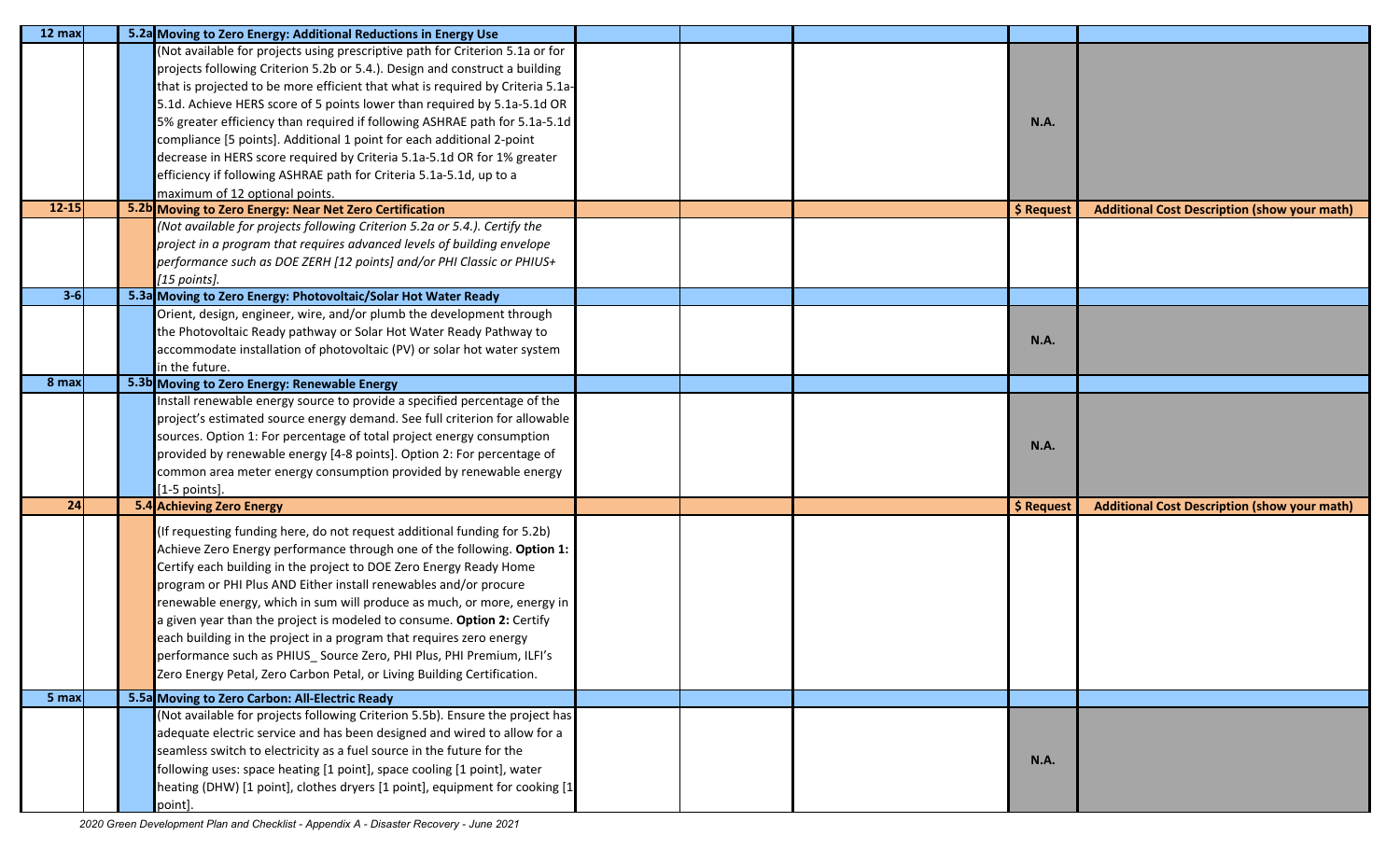| <b>15</b>    |             | 5.5b Moving to Zero Carbon: All-Electric                                                   |  | \$ Request  | <b>Additional Cost Description (show your math)</b> |
|--------------|-------------|--------------------------------------------------------------------------------------------|--|-------------|-----------------------------------------------------|
|              |             | (Not available for projects following Criterion 5.5a). No combustion                       |  |             |                                                     |
|              |             | equipment used as part of the building project; project is all-electric.                   |  |             |                                                     |
|              |             | 5.9 Resilient Energy Systems: Floodproofing                                                |  |             |                                                     |
|              |             | Conduct floodproofing of lower floors, including perimeter floodproofing                   |  |             |                                                     |
|              |             | (barriers/shields). Design and install building systems as specified by the                |  | <b>N.A.</b> |                                                     |
|              |             | full criterion so that operation of those systems will not be grossly affected             |  |             |                                                     |
|              |             | in a flood.                                                                                |  |             |                                                     |
|              |             | 5.10 Resilient Energy Systems: Critical Loads                                              |  |             |                                                     |
|              |             | Provide emergency power to serve at least three critical energy loads as                   |  |             |                                                     |
|              |             | described by the full criterion. Option 1: Islandable PV system. Option 2:                 |  | <b>N.A.</b> |                                                     |
|              |             | Efficient generator.                                                                       |  |             |                                                     |
| 10 Max       |             | 5.11 Electric Vehicle Charging                                                             |  | \$ Request  | <b>Additional Cost Description (show your math)</b> |
|              |             | Option 1 [5 points]: Install panel capacity and raceway ( $\ge$ size 1) to                 |  |             |                                                     |
|              |             | support future build-out of EV charging with 208/240 V, 40-amp circuits.                   |  |             |                                                     |
|              |             | Identify the overcurrent protective device space(s) on circuit directory as                |  |             |                                                     |
|              |             | "EV CAPABLE."                                                                              |  |             |                                                     |
|              |             | Option 2 [10 points]: Residential projects $\geq 2$ units install $\geq 1$ active electric |  |             |                                                     |
|              |             | vehicle charging station. For multifamily and commercial projects install $\geq$           |  |             |                                                     |
|              |             | 2 active charging stations for first 25 parking spaces and 10% of all parking              |  |             |                                                     |
|              |             | spaces > 25 (round up).                                                                    |  |             |                                                     |
|              | $\mathbf 0$ | <b>Subtotal of Points</b>                                                                  |  |             |                                                     |
| 6. Materials |             |                                                                                            |  |             |                                                     |
| 8 max        |             | 6.1 Ingredient Transparency for Material Health                                            |  |             |                                                     |
|              |             | Install products that have publicly disclosed inventories characterized and                |  |             |                                                     |
|              |             | screened to 1,000 ppm or better. . The point per 5 installed Declare or HPD                |  |             |                                                     |
|              |             | products from at least three different product categories. . I point per 2                 |  |             |                                                     |
|              |             | installed Declare or HPD products in any of these categories: adhesives,                   |  |             |                                                     |
|              |             | sealants, windows. 1 point per each product with third-party verified HPD                  |  | <b>N.A.</b> |                                                     |
|              |             | or third party verified Declare label. 2 points per each product with third-               |  |             |                                                     |
|              |             | party verified HPD or third party verified Declare label in any of these                   |  |             |                                                     |
|              |             | categories: adhesives, sealants, windows.                                                  |  |             |                                                     |
| 3 max        |             | 6.2 Recycled Content and Ingredient Transparency                                           |  |             |                                                     |
|              |             | Use building products that feature, and disclose, their recycled content.                  |  |             |                                                     |
|              |             | The building product must make up 75% by weight or cost of a project                       |  |             |                                                     |
|              |             | category for the project and be composed of at least 25% post-consumer                     |  | N.A.        |                                                     |
|              |             | recycled content.                                                                          |  |             |                                                     |
| 8 max        |             | <b>6.3</b> Chemical Hazard Optimization                                                    |  |             |                                                     |
|              |             | Install products that have third-party verification of optimization to 100                 |  |             |                                                     |
|              |             | ppm or better per the options listed within the full criterion.                            |  | <b>N.A.</b> |                                                     |
| 15 max       |             | 6.4 Healthier Material Selection                                                           |  |             |                                                     |
|              |             | Select all interior paints, coatings, primers, and wallpaper; interior                     |  |             |                                                     |
|              |             | adhesives and sealants; flooring; insulation; and composite wood as                        |  | <b>N.A.</b> |                                                     |
|              |             | specified. Optional points also available.                                                 |  |             |                                                     |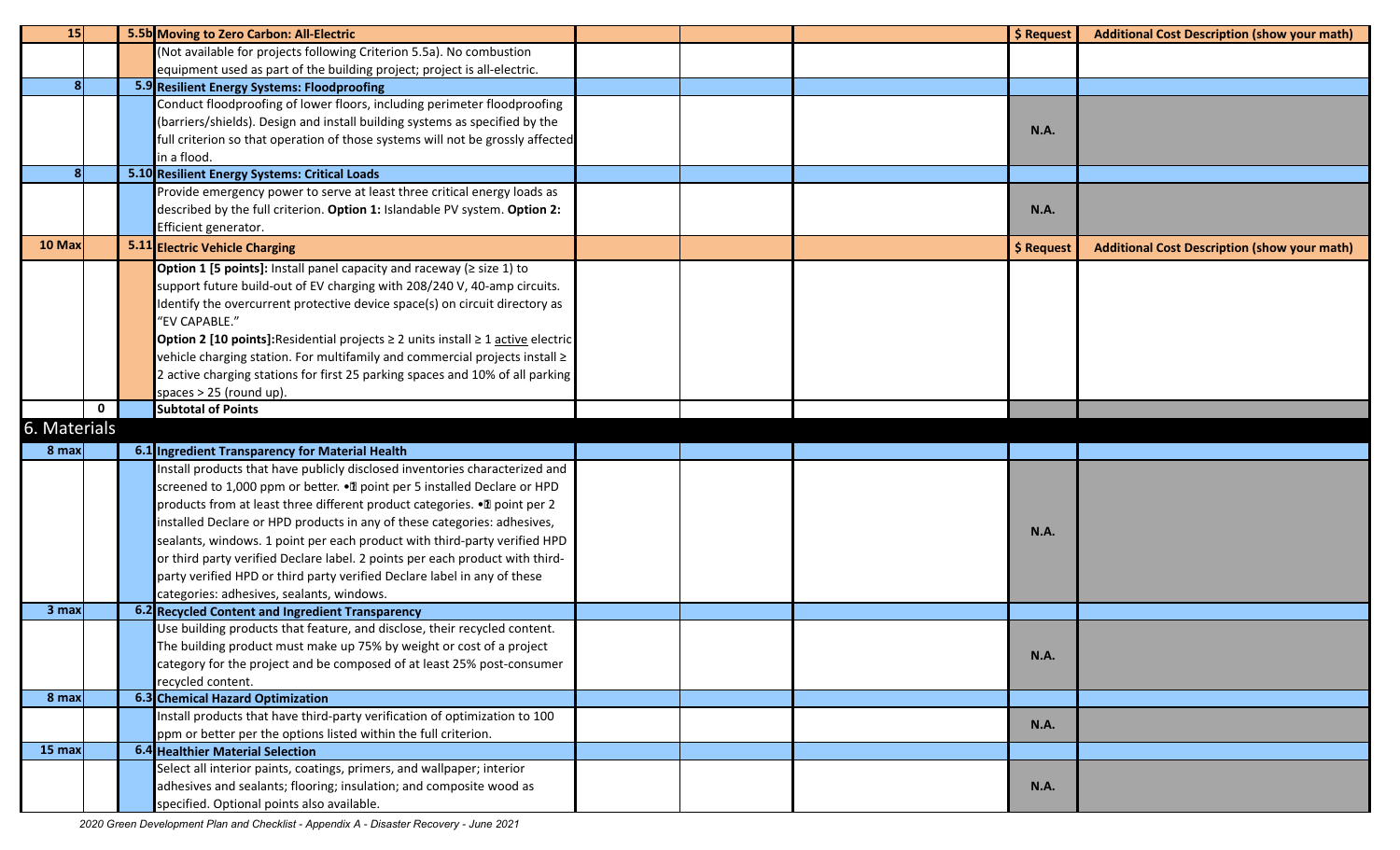| 12 max           |             | 6.5 Environmentally Responsible Material Selection                            |  |             |                                                     |
|------------------|-------------|-------------------------------------------------------------------------------|--|-------------|-----------------------------------------------------|
|                  |             | Select concrete, steel, or insulation with a publicly disclosed EPD [3        |  |             |                                                     |
|                  |             | points], Install a green or cool roof [3 points], use reflective paving [3    |  | <b>N.A.</b> |                                                     |
|                  |             | points], and/or use FSC certified wood [3 points]. Refer to criterion for     |  |             |                                                     |
| 4 max            |             | specifics.<br><b>6.7 Regional Material</b>                                    |  | \$ Request  | <b>Additional Cost Description (show your math)</b> |
|                  |             | Use products that were processed and manufactured regionally.                 |  |             |                                                     |
| 6 <sub>max</sub> |             | <b>6.10 Construction Waste Management</b>                                     |  |             |                                                     |
|                  |             | Develop and implement a waste management plan that reduces non-               |  |             |                                                     |
|                  |             | hazardous construction and demolition waste through recycling, salvaging,     |  |             |                                                     |
|                  |             | or diversion strategies through one of the three options. Achieve optional    |  | <b>N.A.</b> |                                                     |
|                  |             | points by going above and beyond the requirement.                             |  |             |                                                     |
|                  |             | <b>6.11</b> Recycling Storage                                                 |  |             |                                                     |
|                  |             | For projects with municipal recycling infrastructure and/or haulers,          |  |             |                                                     |
|                  |             | provide separate bins for the collection of trash and recycling for each      |  |             |                                                     |
|                  |             | dwelling unit and all shared community rooms. OR For projects without         |  | <b>N.A.</b> |                                                     |
|                  |             | that infrastructure, advocate to the local waste hauler or municipality for   |  |             |                                                     |
|                  |             | regular collection of recyclables.                                            |  |             |                                                     |
|                  | $\mathbf 0$ | <b>Subtotal of Points</b>                                                     |  |             |                                                     |
|                  |             | 7. Healthy Living Environment                                                 |  |             |                                                     |
| 10 <sup>1</sup>  |             | 7.6 Smoke-Free Policy (also mandatory)                                        |  |             |                                                     |
|                  |             | <b>Optional:</b> Expand the policy above to include all indoor spaces in the  |  | N.A.        |                                                     |
|                  |             | property.                                                                     |  |             |                                                     |
| 12 max           |             | 7.7 Ventilation (Optional for Moderate Rehab)                                 |  |             |                                                     |
|                  |             | For each dwelling unit in full accordance with the current version of         |  |             |                                                     |
|                  |             | ASHRAE 62.2 or 62.1 as coordinated with the adopted edition of the IECC       |  | <b>N.A.</b> |                                                     |
|                  |             | for the State of Iowa. See full criterion for details and points breakdown.   |  |             |                                                     |
|                  |             | 7.9 Construction Pollution Management                                         |  |             |                                                     |
|                  |             | Option 1: Earn the EPA Indoor airPlus label. Option 2: In all dwelling units, |  |             |                                                     |
|                  |             | seal all heating, cooling, and ventilation return and supply floor ducts and  |  |             |                                                     |
|                  |             | returns throughout construction to prevent construction debris from           |  |             |                                                     |
|                  |             | entering. Flush all dwelling units after completion of construction and       |  | <b>N.A.</b> |                                                     |
|                  |             | prior to occupancy for either 48 hours or with at least 14,000 ft3 per ft2 of |  |             |                                                     |
|                  |             | floor area, then replace all air handling equipment filters.                  |  |             |                                                     |
|                  |             |                                                                               |  |             |                                                     |
|                  |             | 7.10 Noise Reduction                                                          |  |             |                                                     |